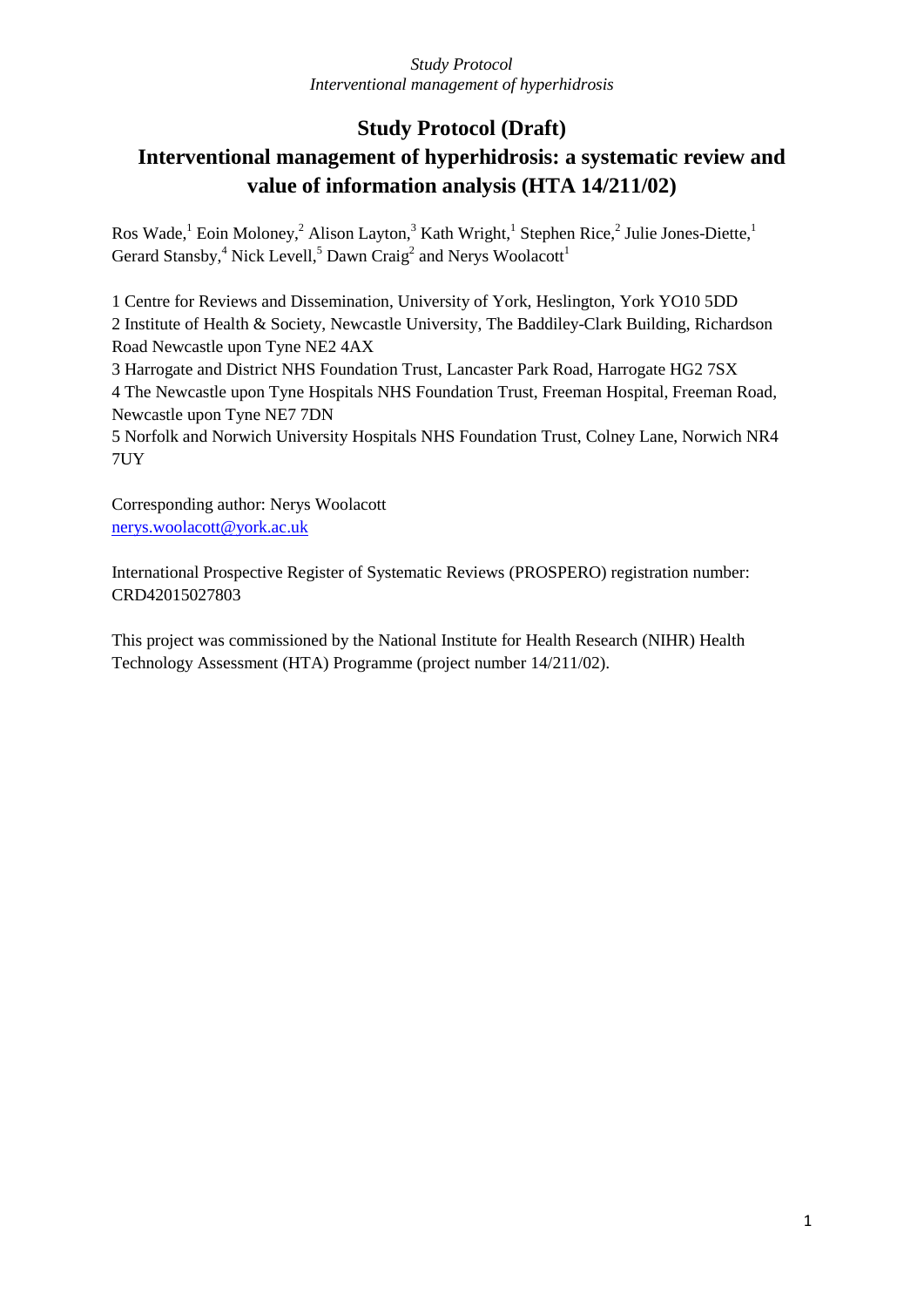# **1 Decision problem**

### **1.1 Hyperhidrosis and treatment options**

Hyperhidrosis is a descriptive term for uncontrollable excessive and unpredictable sweating, which occurs at rest, regardless of temperature and has a major impact on quality of life. It is caused by hyper-function of the exocrine sweat glands that are controlled by the sympathetic nervous system via postsynaptic cholinergic fibres.

Hyperhidrosis is a common condition that can be primary or secondary. Primary hyperhidrosis is excessive uncontrollable sweating without any discernible cause. It most commonly involves the axillae, palms, and soles but may also involve the face and groin or any area of the body. Hyperhidrosis of the face can sometimes be associated with facial blushing, which further increases the anxiety and embarrassment felt by patients. Secondary hyperhidrosis has an underlying cause which may embrace endocrine disorders (e.g. hyperthyroidism), secretory tumours (e.g. phaeochromocytoma), sympathetic nervous system disorders, primary neurological conditions, such as neuropathy, spinal disease or injury, or a psychiatric disorder. It is usually generalised over the entire body, i.e. not restricted to any specific areas of the body.

Excessive sweating is commonly but falsely regarded as a slightly inconvenient but non-serious condition. However, hyperhidrosis is not a minor condition: it can have a profound effect on quality of life, interfering with daily activities and work and causing anxiety and embarrassment. This condition wets, stains and ruins clothing and produces social embarrassment or functional problems arising from skin maceration and soreness. Teenagers may be referred for treatment because of an inability to do schoolwork and exams, due to the sweating ruining paperwork. Adults may find the condition affects employability; those who meet the public may be unable to shake hands or unable to remove a jacket because the shirt is stained. It may prevent individuals having relationships. Severely affected patients also may have secondary microbial infections. The unpredictable and uncontrollable nature of the condition makes it very distressing for sufferers. Its impact is captured perfectly on the Hyperhidrosis UK website,<sup>1</sup>

"*the impact of hyperhidrosis can be severe. Wetness and staining of clothes, clammy hands and sodden smelly shoes, inability to grip objects such as pens, cold and wet handshake, damage to keyboards and difficulty dealing with paper and metals, can make a miserable existence. You may constantly worry about changing clothes, freshening up, using absorbent pads or sticking with loose black or white clothes, and may avoid making friends or interacting with people at work. Patients report that they are even embarrassed to hold the hands of those they love. Loneliness, depression and decreased confidence can result*."

Hyperhidrosis is thought to affect approximately 1% of the UK population, with around 100 new patients being referred to a typical dermatology clinic each year.<sup>1</sup> Primary hyperhidrosis normally develops in childhood and adolescence. In a few instances it may improve with age, but usually persists for the majority of life before spontaneous resolution in the elderly. Whilst the cause of primary hyperhidrosis is unknown, it is likely that there is a genetic link, with one study reporting 65% of patients having a positive family history.<sup>2</sup>

Patients suffering from hyperhidrosis often have anxiety disorders or depression, which may exacerbate or can in some instances be the cause of their hyperhidrosis.<sup>3</sup> Non-psychological therapy for primary focal hyperhidrosis differs depending on the site of the condition. It is important to distinguish between primary and secondary hyperhidrosis as the treatment options are different.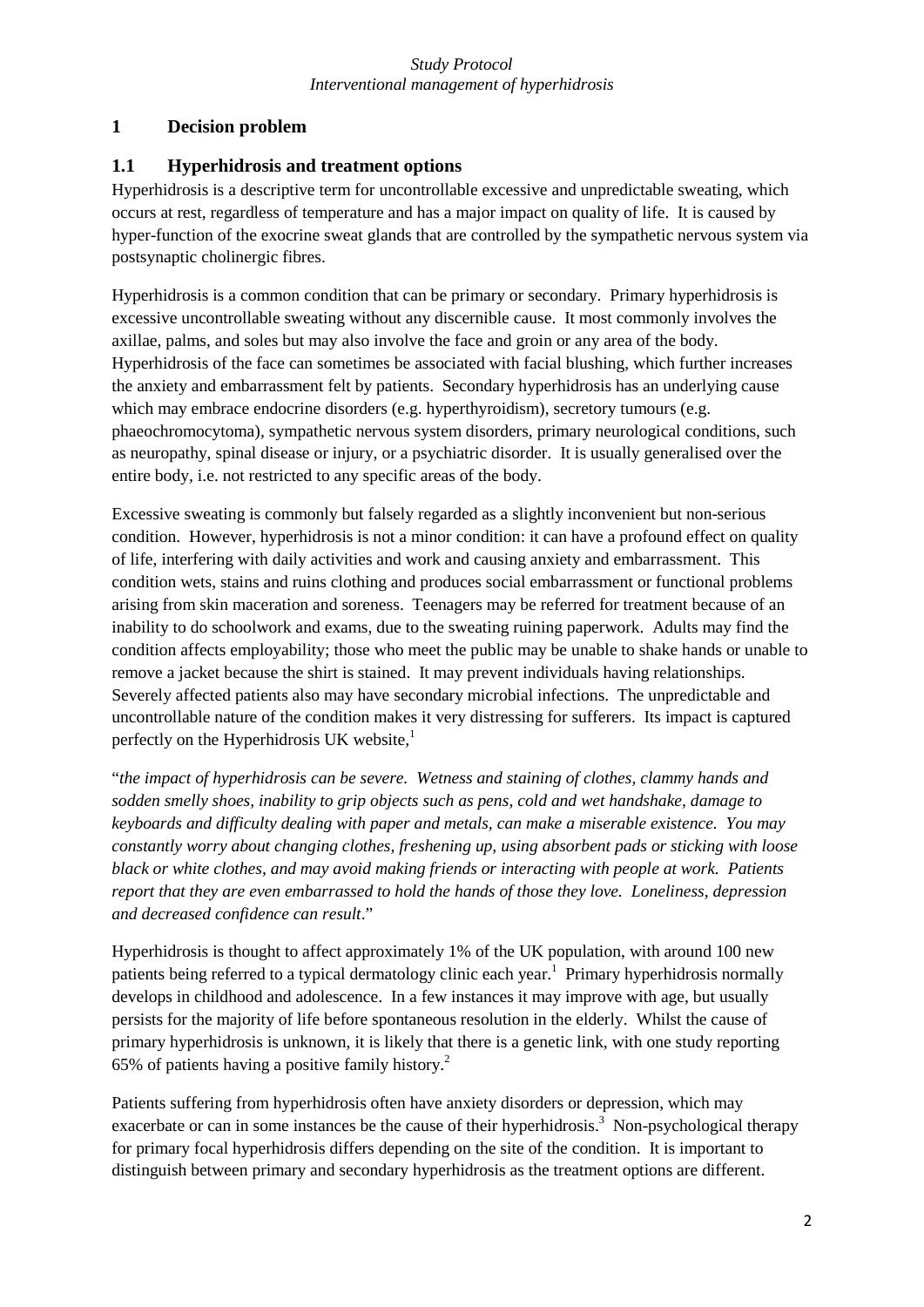Treatment for secondary hyperhidrosis should be directed towards the underlying cause rather than the hyperhidrosis itself as in primary disease.

### *Primary Care*

Patients often delay presenting to their GP due to embarrassment and will have tried various over the counter remedies. In Primary Care it is important to explore the patient's perspective of their symptom and whether a patient does have excessive sweating: to explore not only the physical complaint but also the psychological and social effects for the patient. The generally accepted treatment pathway with the various treatment options is summarised below.

The management of hyperhidrosis has been summarised in two helpful (albeit not systematic) reviews.<sup>4, 5</sup> Since hyperhidrosis of all kinds can be exacerbated by stimulant-containing foods, especially caffeine and theobromine, dietary restriction of coffee, tea, cola soft drinks, and chocolate may improve mild cases of hyperhidrosis. Other lifestyle changes that can help, although not cure hyperhidrosis include avoiding clothing that can make sweating worse, such as tight fitting garments or man-made fibres, wearing clothing that absorbs sweat or disguises its appearance, or using devices such as armpit guards.<sup>6</sup> Weight loss is often helpful in reducing symptoms in those with a raised BMI. The first line of treatment for primary hyperhidrosis is topical pharmacological agents.<sup>3</sup> Most patients try a variety of topical antiperspirants and deodorants, but find no relief until they use 10% or 20% aluminium chloride applied daily; this dose of aluminium chloride has been shown to be effective in clinical trials for mild-to-moderate hyperhidrosis.<sup>4</sup> It is hypothesized that the metallic antiperspirants enter the sweat gland duct and form an occlusive plug by combining with ductal keratin. Unfortunately, skin irritation is very common with these antiperspirants and often forces discontinuation of the treatment.<sup>5</sup> In UK clinical practice, for axillary hyperhidrosis, a one month trial of aluminium chloride is the initial treatment. Treatment is similar for plantar hyperhidrosis except that a month's trial of 3% formaldehyde solution to be applied to the soles can be offered. Failure of these trials is followed by referral to a local dermatologist.

The evidence base for the use of aluminium chloride in primary care is weak: the NICE Clinical Knowledge Summary found no placebo-controlled randomised controlled trials (RCTs) and the evidence base comprised two small poor quality RCTs, an open-label trial, four small case series and expert opinion.<sup>3</sup> However, this low-cost therapy is used mainly as a first step, helping GPs discriminate between those who do and do not require referral for more specialised care. Therefore, further research into aluminium chloride is unlikely to be warranted. Patients whose apparent primary hyperhidrosis is actually secondary to an anxiety disorder are also identified in primary care and are referred for psychological treatments rather than treatments specific to hyperhidrosis. Consequently there is little decision uncertainty in relation to the treatment of hyperhidrosis in primary care, unlike the situation in secondary care.

### *Dermatology*

Dermatologists may prescribe any of a number of treatments: iontophoresis, botulinum toxin injections, or systemic agents such as anticholinergic (antimuscarinic) medications.<sup>3, 4, 7</sup>

Iontophoresis is a process in which an electrical field drives the flow of ions in a medium and enables drug delivery through the near impenetrable barrier of the skin.<sup>8</sup> The technique involves immersion of the palms of the hands or soles of the feet in a shallow tray of water through which a weak electrical current is run. Sponges soaked in water can be used to treat the axillae. It can also be used with solutions of anticholinergics although there is little evidence this offers any greater effect than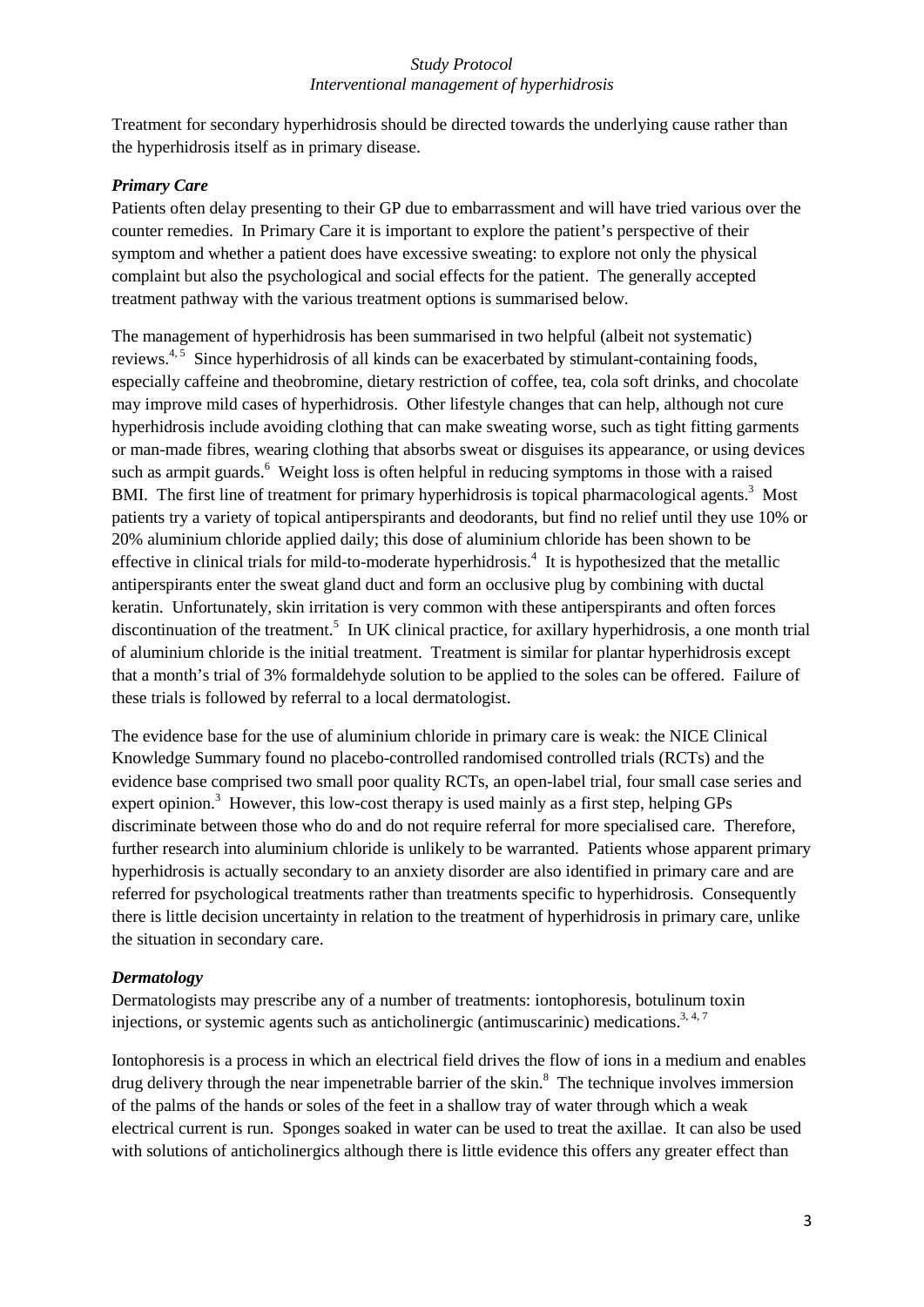treatment with tap water.<sup>5</sup> The exact mechanism of action behind the therapeutic effect in hyperhidrosis is unknown, and efficacy has been demonstrated in only small studies.<sup>5</sup>

Botulinum toxin blocks neuronal acetylcholine release at the neuromuscular junction and in cholinergic autonomic neurons; blocking the postganglionic sympathetic cholinergic nerve fibres to the sweat glands.<sup>5</sup> There is clinical trial evidence demonstrating the efficacy of botulinum toxin in hyperhidrosis, though this varies with specific toxin and site and is only temporary (only 3 to 6 months), and may be technique-dependent.<sup>9</sup> Over the last few years, botulinum toxin injections have become an established treatment for axillary hyperhidrosis. Major drawbacks are the expense of the toxin, the discomfort associated with the injections and the need for repeated treatments.<sup>5</sup>

Administration of anticholinergic (antimuscarinic) agents and beta-blockers can be quite helpful in mild cases of hyperhidrosis. Oral propanthaline (Pro-Banthine®) is licensed for this indication but the unlicensed drug, oral glycopyrronium bromide (Robinul®) is often used. Occasionally other anticholinergics are used such as oxybutynin and also methantheline bromide.<sup>4</sup> The doses of anticholinergic medication required to truly control abnormal sweating may cause significant adverse effects, including drowsiness, dry mouth, dilated pupils, photophobia, blurred vision, acute glaucoma, impaired micturition, reduced bronchial secretions, constipation, confusion, nausea, vomiting, giddiness, tachycardia, palpitations, and arrhythmias. Thus, many patients are forced to discontinue this avenue of treatment.

Current recommendations are not underpinned by robust evidence and there are many areas of uncertainty. Importantly, the NICE Clinical Knowledge Summary on hyperhidrosis, updated in July 2013, was limited by poor quality evidence: recommendations were often based on expert opinion in the absence of trial evidence.<sup>3</sup> In particular the relative effectiveness of treatments prescribed by a dermatologist is uncertain and further research would be required to resolve this.

### *Surgery*

The available medical treatments for primary hyperhidrosis are of uncertain efficacy and even when effective are not curative. Thoracic sympathectomy involves interruption or ablation of the high thoracic sympathetic chain to decrease sympathetic tone to the upper extremity and/or face.<sup>4</sup> Open thoracic or cervical sympathectomy is now rarely performed and the less invasive technique of endoscopic thoracic sympathectomy  $(ETS)$  is preferred.<sup>4</sup> ETS is carried out under general anaesthesia through one or more small insertion incisions between the ribs. It is used for axillary, palmar, or facial hyperhidrosis. ETS can be performed at different levels of the thoracic sympathetic chain with varying efficacy and safety.<sup>10</sup> Adverse effects of thoracic sympathectomy can be serious, such as pneumothorax or Horner's syndrome (characterised by miosis and ptosis). A common adverse effect of thoracic sympathectomy is compensatory hyperhidrosis, whereby excessive sweating occurs in other parts of the body after treatment; reported in 80% of patients in one large survey.<sup>11</sup>

Lower limb sympathectomy can also be performed as an open surgical procedure under general anaesthetic but more minimally invasive procedures are now usually preferred. An alternative is endoscopic lumbar sympathectomy which is less widely available but has been proposed to produce a more reliable interruption of the sympathetic chain.<sup>12</sup>For lower limb hyperhidrosis chemical sympathectomy, , can be performed and involves injecting the lumbar sympathetic chain with a chemical (phenol) to damage the nerve;<sup>13</sup> although it is rarely performed in the UK.

NICE does specifically recommend ETS for primary hyperhidrosis of the upper limb, (NICE interventional procedure guidance  $487$ <sup> $14$ </sup> but only for those "suffering from severe and debilitating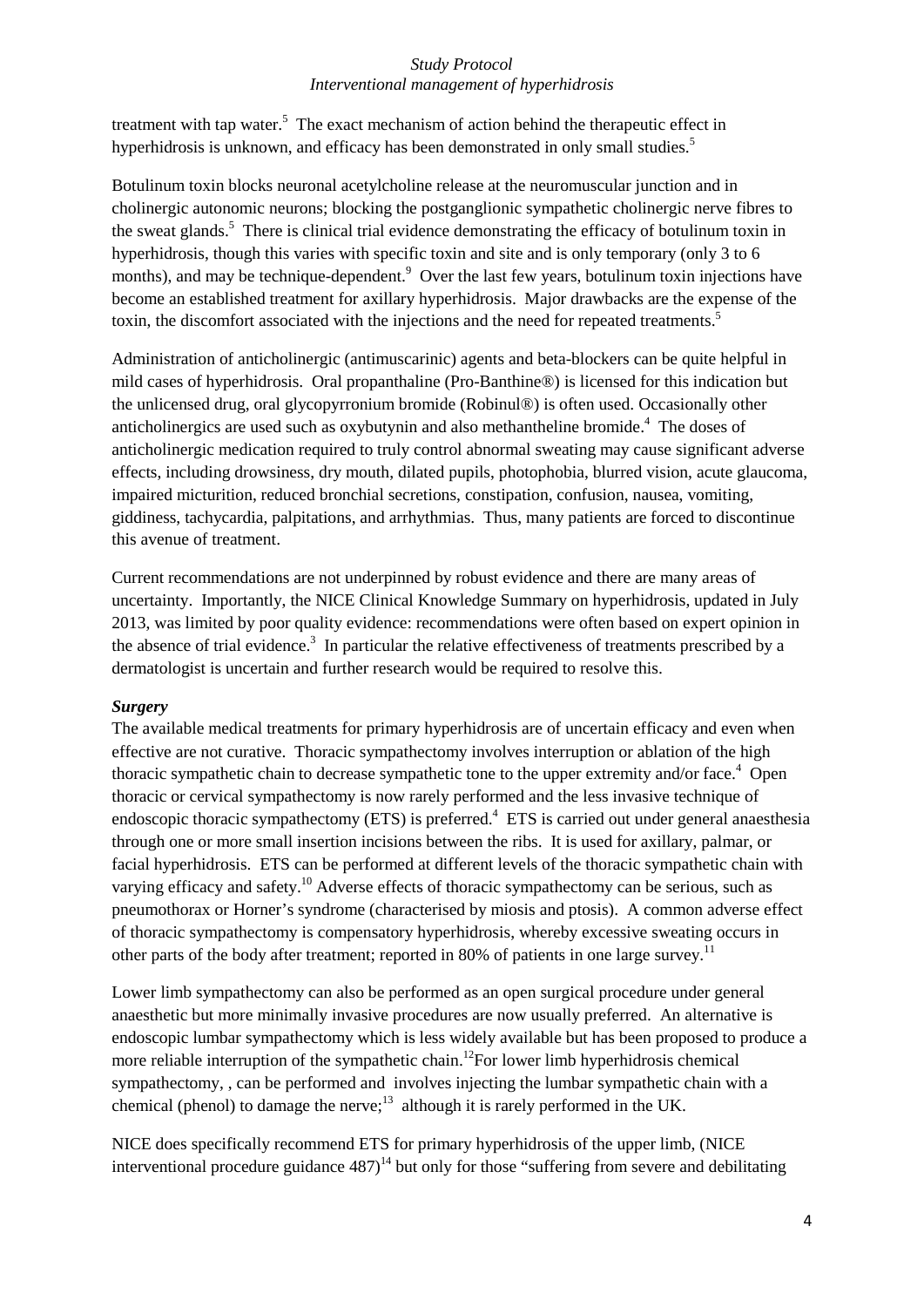primary hyperhidrosis that has been refractory to other treatments". However, as for the dermatology treatment options, this recommendation for ETS was based on limited quality evidence: a nonsystematic review article, non-randomised comparative studies and case series; and focussed on efficacy and safety more than quality of life.

Given the reluctance of patients to undergo ETS and its apparently limited effectiveness in terms of quality of life, alternative surgical options are required. Such procedures, for which guidance has not been issued, include removal of sweat glands. Traditionally this was achieved through excision of sweat gland containing skin, such as axillary skin, but now sweat gland clearance is more often done by subcutaneous curettage by open techniques or superficial liposuction, rather than skin resection:<sup>15</sup> the inside layer of the skin (which contains the sweat glands) is scraped (curetted) and/or suctioned under general anaesthesia to remove the sweat glands but preserve skin integrity.<sup>16-18</sup> Adverse effects are not as serious as for thoracic sympathectomy, but can include wound breakdown or infection. Other emerging treatments include microwave and laser therapy.<sup>19, 20</sup> Whilst these less invasive procedures appear to be promising alternatives to ETS, they are only undertaken by a few dermatology surgeons in the UK, and are rarely available through the NHS.

### **1.2 Research aims and objectives**

There is significant variation in the treatment for primary hyperhidrosis available in secondary care and current recommendations are not underpinned by robust evidence; there are many areas of uncertainty. The NICE Clinical Knowledge Summary on hyperhidrosis, updated in July 2013, was limited by poor quality evidence, with many recommendations based on expert opinion in the absence of trial evidence.3 In particular the relative effectiveness of treatment prescribed by a dermatologist is uncertain and further research (both primary studies and evidence synthesis) would be required to resolve this. Regarding the surgical treatments available, the NICE interventional procedure guidance on ETS for primary hyperhidrosis of the upper limb issued in May  $2014<sup>14</sup>$  was based on limited quality evidence. Furthermore it is clear that ETS sometimes results in a deterioration in patients' quality of life.<sup>14</sup> Guidance on which are the best alternative surgical options is needed, but the relative effectiveness of ETS, subcutaneous curettage and targeted sweat gland removal has not been researched or reviewed comprehensively.

Given the lack of clear research evidence to guide clinical practice, new randomised controlled trials (RCTs) may be warranted. However, RCTs can be difficult to conduct and extremely expensive to run. They are also demanding of both clinicians and patients and should not be undertaken without careful consideration. The aim of this project is to establish the expected value of undertaking additional clinical studies (such as RCTs) to determine the most effective interventions for the management of refractory primary hyperhidrosis (excluding patients with social anxiety disorder) in secondary care.

The key objectives are:

- (i) to undertake an evidence synthesis by systematic review to estimate clinical effectiveness of treatments available in secondary care and inform key clinical parameters for a decision model;
- (ii) to develop a decision model to estimate cost-effectiveness; and
- (iii) using the decision model, undertake a value of information analysis.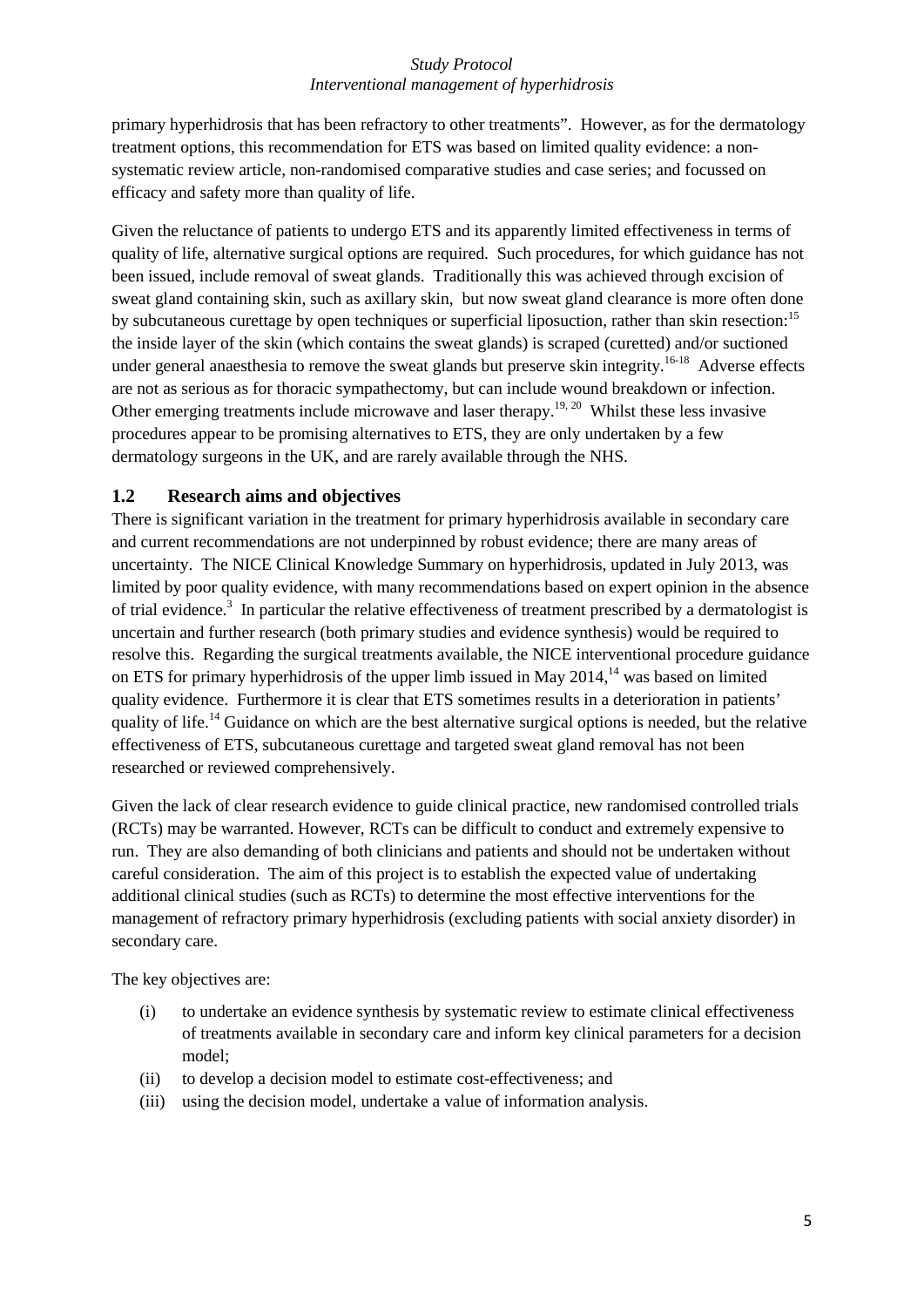# **2. Research plan**

An economic model of the treatment options in secondary care for primary hyperhidrosis refractory to first line topical therapy will be developed. This model will be used to quantify the main uncertainties facing decision makers and to conduct a value of information analysis to quantify the value of undertaking further research to resolve these uncertainties. To parameterise this decision model a series of systematic reviews will be undertaken. In addition, a patient workshop/survey will be undertaken to gather information on what outcomes are important to patients.

# **2.1 Methods for systematic review of clinical effectiveness evidence**

Three systematic reviews will be undertaken to inform the research:

- (i) the clinical effectiveness of treatments available for prescription by dermatologists;
- (ii) the clinical effectiveness of surgical treatment; and
- (iii) the quality of life outcomes.

The first two systematic reviews will be undertaken separately because the treatments offered by dermatologists and surgeons are given at different points in the treatment pathway, i.e. they apply to different patient populations and are therefore not considered comparators. The systematic reviews will be conducted according to the general principles recommended in CRD's guidance on the conduct of systematic reviews<sup>21</sup> and reported according to the general principles of the PRISMA statement.<sup>22</sup> The protocol has been written in accordance with the new PRISMA-P initiative,<sup>23</sup> and registered on PROSPERO, the international database of prospectively registered systematic reviews in health and social care [\(http://www.crd.york.ac.uk/prospero/\)](http://www.crd.york.ac.uk/prospero/).

# **2.1.1 Search strategy**

Comprehensive, systematic searching of the medical literature databases will be undertaken in an attempt to identify all relevant studies. Studies will be identified by searching major medical databases and trial registers.

The following databases will be searched:

- AMED (Allied and Complementary Medicine)
- British Nursing Index
- Cochrane Library (including Cochrane Database of Systematic Reviews (CDSR), Cochrane Central Register of Controlled Trials (CENTRAL), Database of Abstracts of Reviews of Effects (DARE), NHS Economic Evaluation Database (NHS EED), HTA Database, Methods Database)
- Cumulative Index to Nursing and Allied Health Literature (CINAHL)
- EMBASE
- MEDLINE
- MEDLINE In Process
- PsycInfo

In addition, information on studies in progress, unpublished research or research reported in the grey literature will be sought by searching relevant resources including Conference Proceedings Citation Index: Science (ISI), ClinicalTrials.gov and WHO ICTRP Portal.

The search strategy will combine relevant search terms with indexed keywords (such as Medical Subject Headings, MeSH) and text terms that appear in the titles and/or abstracts of database records. Searches for the clinical effectiveness reviews of treatments for hyperhidrosis will include appropriate search terms for 'hyperhidrosis' and where appropriate will be combined with search terms for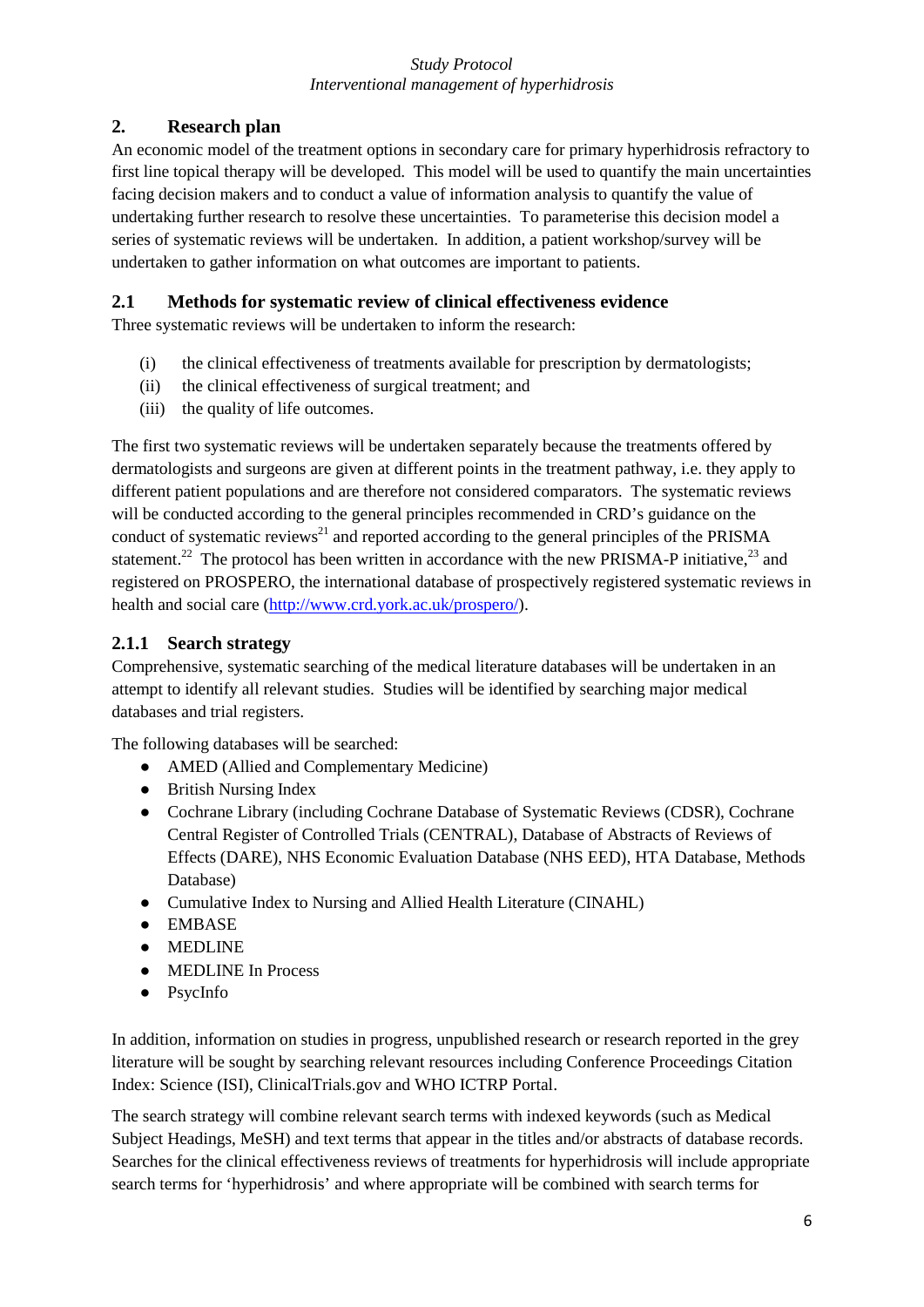'treatment' and specific treatment types, e.g. 'botulinum toxin', 'iontophoresis', 'sympathectomy'. For comprehensive retrieval of all potentially relevant studies, no methodological filters will be used to restrict the type of studies we search for, nor will any language or date limits be imposed. A draft search strategy is presented as an Appendix. For the review of quality of life outcomes, search terms for 'hyperhidrosis' will be combined with search terms for 'quality of life'.

In addition, clinical advisors will be consulted for additional potentially relevant studies and reference lists of relevant systematic reviews will be manually searched.

# **2.1.2 Study selection**

Two researchers will independently screen all titles and abstracts obtained through the search. Full manuscripts of potentially relevant studies will be obtained wherever possible. Two researchers will independently assess the relevance of each study using pre-defined eligibility criteria. Disagreements will be resolved through discussion and, where necessary, consultation with a third reviewer. Where possible, relevant foreign language studies will be translated and included in the reviews.

The eligibility criteria for the different systematic reviews are outlined below.

### Population:

Patients with primary hyperhidrosis (including adults and children). To reflect where secondary care treatments are used in current clinical practice, ideally, included trials should be of patients who have tried and failed on treatments in primary care (and for surgical treatments under the care of a dermatologist). However, such specific criteria would likely result in the exclusion of most trials and so will not be applied. Instead, the specific patient population will be a consideration for the generalisability of the trials.

Patients with hyperhidrosis secondary to other conditions, such as overactive thyroid or spinal cord injury, or social anxiety disorder, will not be eligible for inclusion.

### Interventions:

### **(i) the clinical effectiveness of treatments available for prescription by dermatologists**

Treatments for hyperhidrosis available for prescription by dermatologists.

Such interventions include topical pharmacological agents prescribed in secondary care, iontophoresis, systemic agents (e.g. glycopyrronium bromide (Robinul), atropine) and botulinum toxin injections. Studies comparing different formulations (e.g. comparing different preparations of botulinum toxin type A, such as Botox and Dysport) will not be included. NICE listed treatments for anxiety: $3$  clonidine, diltiazem, or benzodiazepines will also be included but only where used specifically for primary hyperhidrosis and not in patients diagnosed with, for example, social anxiety disorder.

# **(ii) the clinical effectiveness of surgical treatments**

Surgical treatments for hyperhidrosis.

Such interventions include sympathectomy (such as thoracic, lower limb and chemical sympathectomy), and sweat gland removal using as various techniques such as curettage and liposuction. Studies comparing different surgical techniques, such as different levels of sympathectomy (e.g. comparing T2 with T2-T3 ablation in thoracic sympathectomy) will not be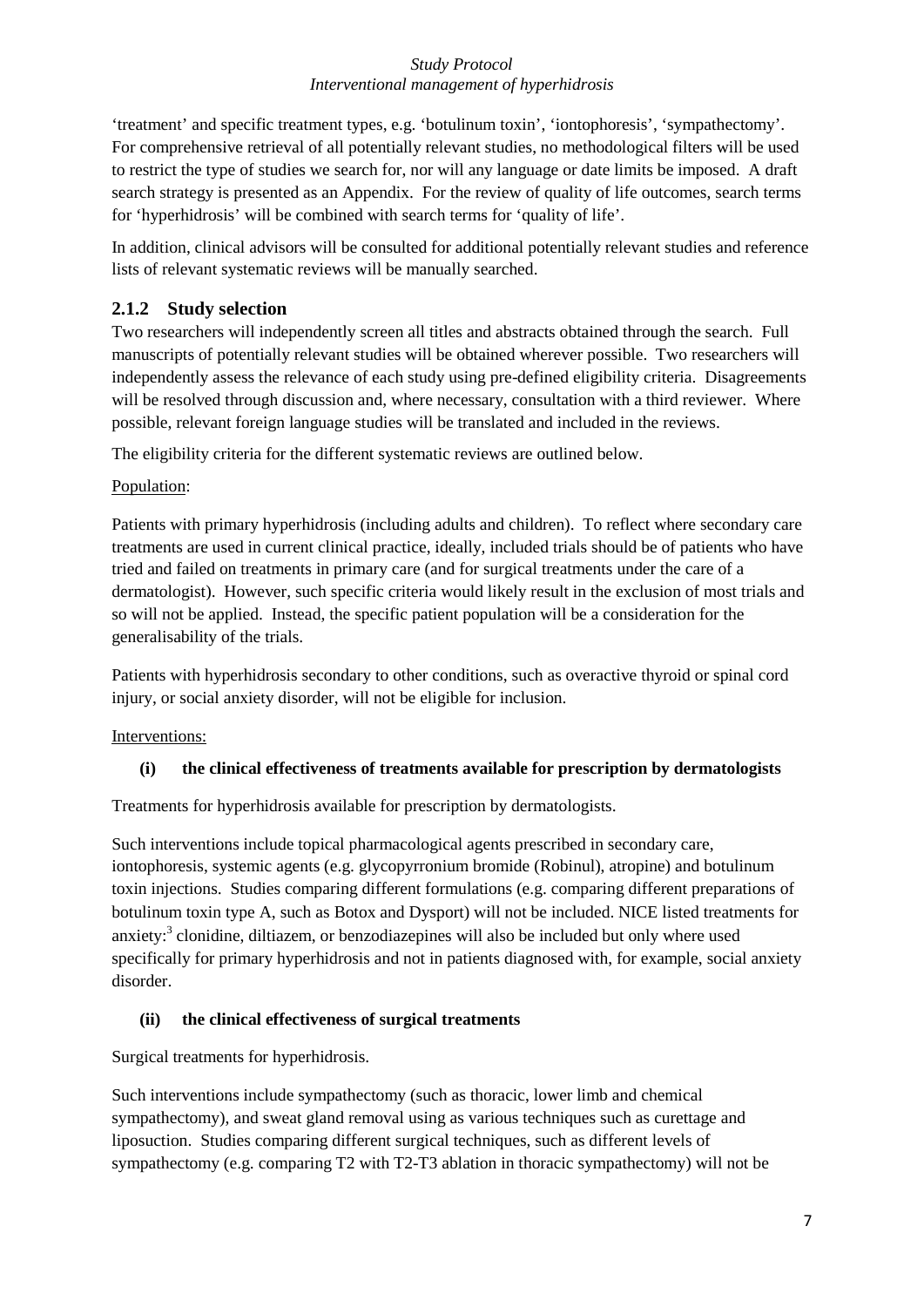included, although studies comparing bilateral with unilateral sympathectomy will be considered in subgroup analysis if adequate data are available. In addition, studies of open sympathectomy will be excluded from the review, as less invasive methods are now generally used.

### Comparators:

### **(i) the clinical effectiveness of treatments available for prescription by dermatologists**

A different active treatment for hyperhidrosis (including surgical treatments), placebo, or no treatment.

### **(ii) the clinical effectiveness of surgical treatments**

A different surgical treatment for hyperhidrosis, placebo, or no treatment.

### Outcomes:

Any of the following:

- Disease severity (such as the Hyperhidrosis Disease Severity Score (HDSS))
- Clinical outcomes (such as sweat rate)
- Patient quality of life (such as the Hyperhidrosis Impact Questionnaire (HHIQ) and Dermatology Life Quality Index (DLQI))
- Patient preference
- Satisfaction (including treatment compliance/adherence)
- Social functioning
- Adverse events (such as compensatory sweating)
- Resource use

In addition, the duration of treatment effect will also be assessed, where longer term data are reported.

Study designs: Where a good quality, up to date, directly relevant systematic review exists, this will be included. In the absence of such a review, RCTs will be included, where available. For interventions where RCT evidence is lacking, non-randomised controlled trials will be included. In the absence of controlled trials, prospective case series (single arm trials) will be included.

# **(iii) quality of life measures used**

### Population:

Patients with primary hyperhidrosis (including adults and children).

### Outcomes:

As described earlier, hyperhidrosis can have a profound effect on quality of life, interfering with daily activities and work and causing anxiety and embarrassment. The impact of hyperhidrosis for patients can only really be captured through its impact on the patient's quality of life. Quality of life outcomes can be measured using a variety of tools, disease specific, discipline specific (dermatology), general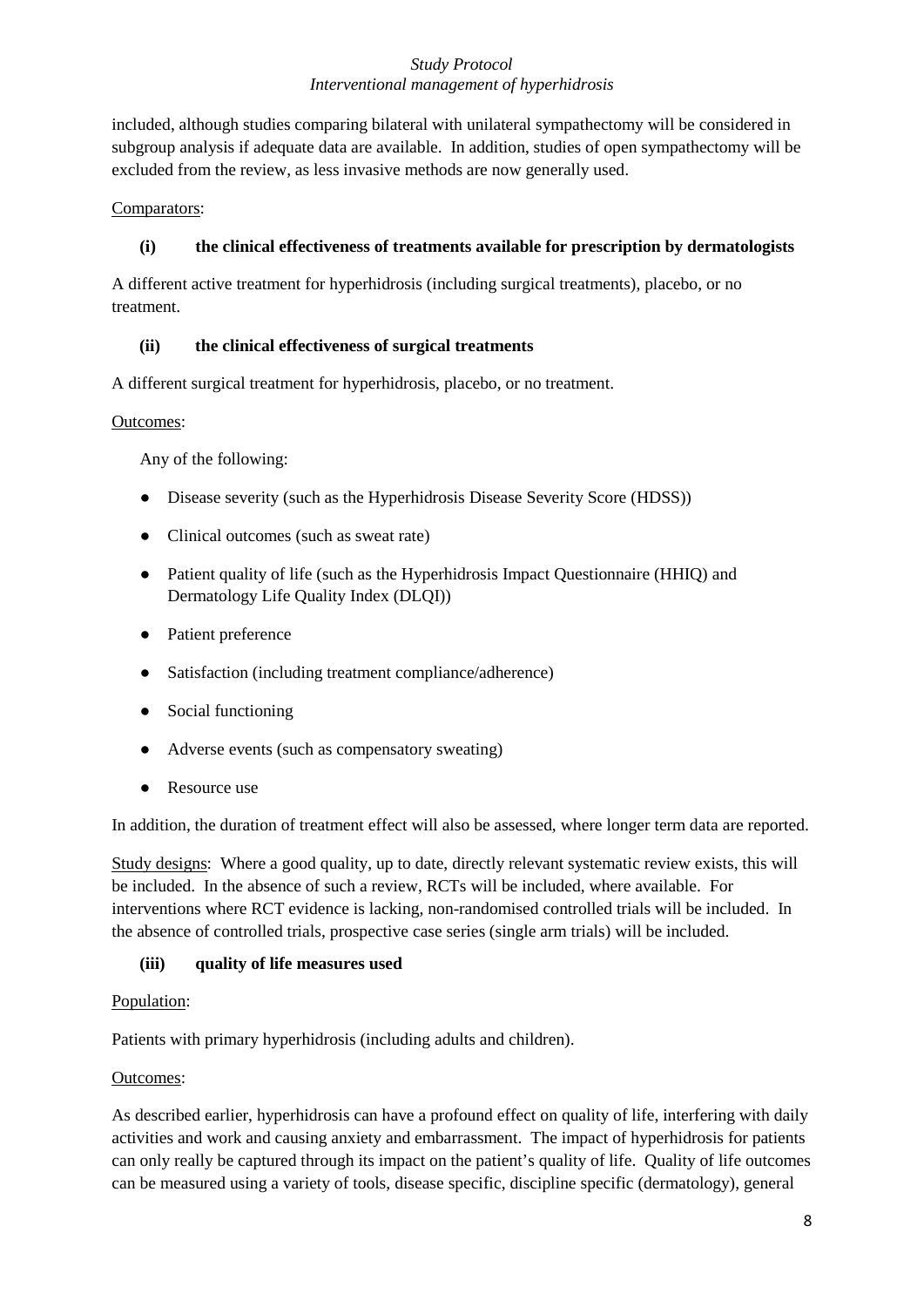health or utility. Scoping work would suggest that the majority of studies have utilised dermatology or disease specific measures.<sup>24</sup> These include: the dermatology life quality index (DLQI); Skindex-29; Hyperhidrosis Disease Severity Scale (HDSS); Hyperhidrosis Scale (HS) and the hyperhidrosis quality of life questionnaire (HQLQ). Other outcomes include subjective improvement, satisfaction, gravimetric assay measurements, percentage improvement (visual analogue scale), recurrence, resolution and compensatory sweating.

Study designs: Any study design is eligible for inclusion in this review.

# **2.1.3 Data Extraction and Quality Assessment**

The quality assessment of studies will be conducted as part of the data extraction process using criteria relevant to the topic and study designs included. Data will be extracted into structured forms. The data extraction form will be developed, piloted, and refined as necessary prior to full data extraction. Data extraction and quality assessment will be conducted by one researcher and checked by a second researcher for accuracy, with any discrepancies resolved by discussion, or consultation with a third reviewer, where necessary. Authors of studies will be contacted for clarification and missing data, as necessary. The data from single studies with multiple publications will be extracted and consolidated.

Data to be extracted will include details of study methods, patient characteristics, interventions, comparators (where appropriate), all relevant outcome measures and results.

The quality of included comparative studies will be assessed using criteria appropriate to the study design, adapted from published checklists.<sup>21</sup> Randomised controlled trials will be assessed using the Cochrane Risk of Bias tool which focuses on the domains shown to impact on the trial results in particular (selection, performance and detection biases and attrition).<sup>25</sup> An additional question relating to the similarity of treatment groups at baseline will be added.

Non-randomised trials or studies that include a comparison group will be assessed for methodological quality using criteria based on the Newcastle-Ottawa scale and those identified by the ongoing work of the Cochrane Collaboration.<sup>26, 27</sup> Broadly, domains will include consideration of: selection of the groups, comparability of the groups, how the outcomes were assessed including follow-up and methods of assessment, relevant confounding factors and the potential for selective reporting.

Studies without a control group will not be formally quality-assessed however details will be presented in descriptive tables and their impact on the reliability of results will be considered.

The utility of the COSMIN check list will be explored in critically appraising studies in the review of quality of life measures.<sup>28, 29</sup>

# **2.1.4 Data synthesis**

A detailed analysis plan will be produced in the early stages of the project. In brief, the results of each of the systematic reviews will be presented separately, with separate meta-analyses (where appropriate) for treatments available for prescription by dermatologists and surgical treatments. In addition, pooling across reviews will be undertaken based on population characteristics.

In the first instance, study characteristics and quality assessment results will be presented in a series of structured tables. Results from studies will be presented graphically, in the form of forest plots, if appropriate. The clinical and statistical homogeneity of the accumulated evidence will be assessed by visual inspection of plots of the data, from the chi square test for heterogeneity and the  $I<sup>2</sup>$  statistic. Differences between studies will be discussed in the text, and possible reasons for heterogeneity will be explored, such as differences in the populations studied (e.g. specific conditions, comorbidities,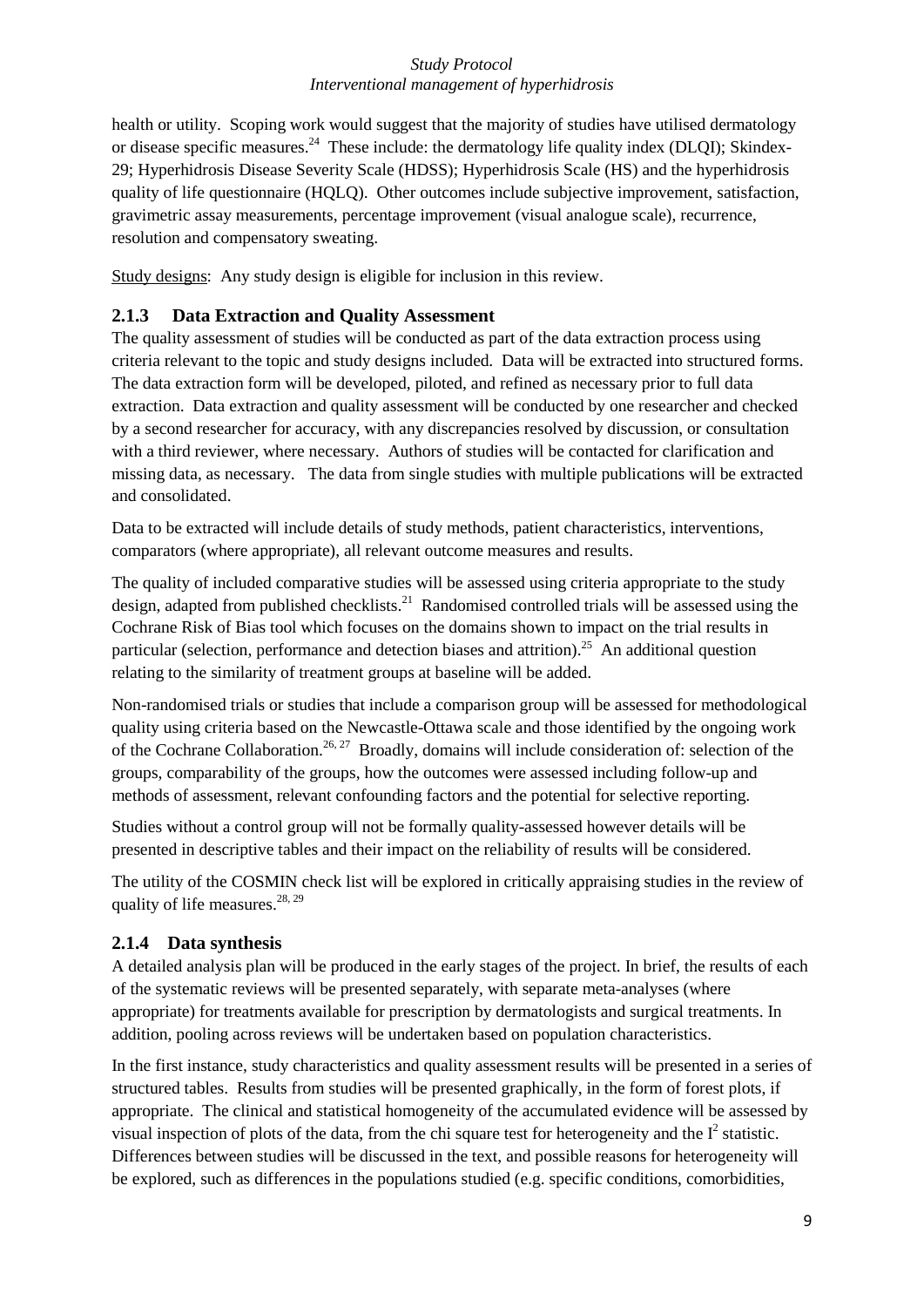age, gender, etc.), the treatment given, or the way in which the outcomes were assessed. The impact of studies where the population has very different characteristics to primary hyperhidrosis patients seen in the UK, will be explored in sensitivity analyses.

Ideally, summary estimates will be derived by pooling data from prospective controlled comparative trials, calculated using established meta-analytic and evidence synthesis methods.

Where feasible, a number of pair-wise and network meta-analyses will be undertaken; network metaanalysis will be undertaken using approaches outlined by the NICE Decision Support Unit.<sup>30</sup>

The results will be interpreted in the context of the quality of the individual studies . Where possible, relevant subgroups will be identified (for example, adults and children) and the results synthesised separately.

The review of patient relevant quality of life outcomes will feed into the patient workshop on this topic. All quality of life outcomes reported in the included studies will be extracted and synthesised, with the aim of identifying:

- Which outcome measures were used?
- What do they measure?
- Did they capture quality of life?

# **2.2 Methods of systematic review of cost-effectiveness evidence and development of decision model**

### **2.2.1 Systematic review of published cost-effectiveness studies**

A systematic review of existing economic studies will be undertaken in order to inform a de novo model-based economic evaluation. The methods will follow those of the clinical reviews with the following exceptions: (i) the inclusion criteria for study design will include cost analysis, costeffectiveness, cost-utility and cost-benefit studies, decision model-based analyses; (ii) quality assessment will be appropriate to the study design, e.g. the Consensus on Health Economic Criteria (CHEC) list  $31$  for economic evaluations and the Philips checklist  $32$  for model-based analyses. For each included evaluation a narrative summary of methods used to model the decision problem will be conducted. Any data considered relevant to the de novo model being developed in this study will be extracted. In addition, study results will be extracted and compared to the results obtained from the de novo model.

# **2.2.2 Health economic modelling**

A de novo decision-analytic model will be developed to allow both an estimate of the costeffectiveness of the alternative treatment options available to patients with primary, refractory hyperhidrosis. We propose to conduct a cost-utility analysis, with results presented in terms of incremental cost per quality-adjusted life year (QALY) gained. The model will be developed in accordance with the NICE reference case (Methods for NICE technology appraisals)<sup>33</sup> and will capture the clinical process of the condition, characterise patients' treatment pathways and the impact of alternative therapies. The model is likely to take the form of a Markov type, state transition model. This is the most appropriate model type for this decision problem as the model can represent a clinical situation where patients change health states or experience recurrent events over a long period of time. It is anticipated that separate models will be evaluated dependent on hyperhidrosis site.

The economic model will be populated using the most appropriate data identified from the series of inter-related systematic reviews, as well as other sources required for specific information on costs,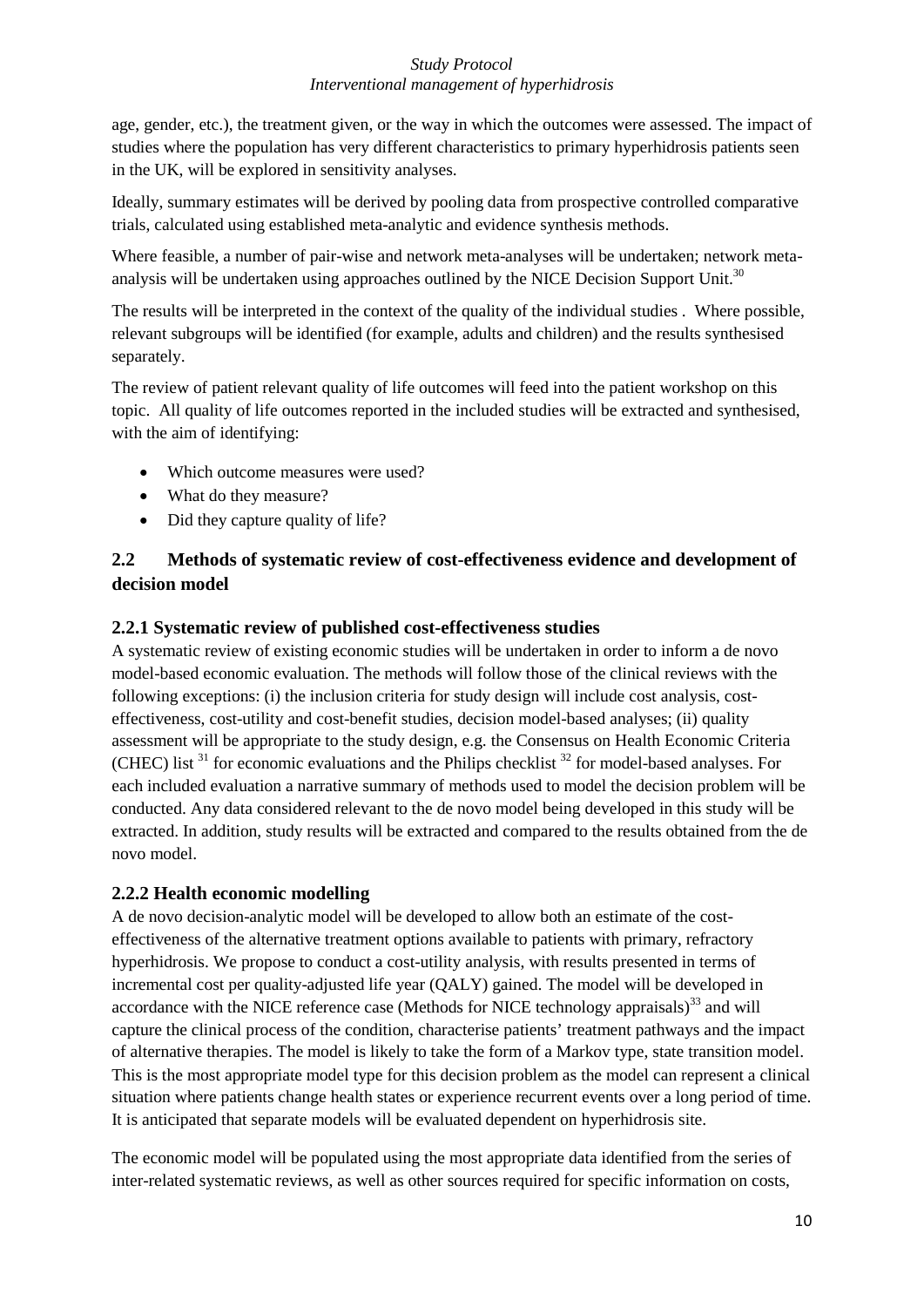prevalence and incidence. Data requirements may differ dependent on hyperhidrosis site; this will depend on the model structures developed. The relative effects of interventions will be estimated in quality-adjusted-life-years (QALYs). QALYs provide decision makers with an indication of the health gain achieved by each intervention, relative to its additional cost, in units which permit comparison with other uses of health service resources. The estimates used within the model will be based on the best available data, ideally derived using EQ-5D or SF-6D. If necessary, mapping algorithms will be used to allow us to map from disease-specific measures to utility outcomes, which will then be used to derive QALYs. Epidemiological and relative effectiveness data will be derived from the systematic reviews and meta-analyses, whilst cost data will be informed by the reviews and derived from appropriate sources such as centres currently providing the target interventions. With the help of relevant members of the expert group and a further search of the literature, we will seek information on resources required to provide each intervention. Unit costs will be taken from appropriate sources, e.g. NHS reference costs,<sup>34</sup> British National Formulary for drugs,<sup>35</sup> etc. Data on the costs of managing persistent complications of hyperhidrosis will be derived from the literature and will depend on the nature of the event.

In order to characterise the uncertainty in the data used to populate the model, both deterministic and probabilistic sensitivity analysis will be conducted. Deterministic sensitivity analyses will be carried out to test for the effect of assumptions and variability on the results. In addition, a probabilistic model will be developed which requires that each input in the model is entered as an uncertain, rather than a fixed, parameter. Using Monte Carlo simulation, this parameter uncertainty is translated into uncertainty in the overall results. Decision uncertainty in the probabilistic model will be presented using cost-effectiveness acceptability curves (CEACs), which show the probability that each intervention is cost-effective across a range of possible threshold values which NHS decision-makers attach to an additional QALY. This will highlight gaps in our knowledge and help identify priorities for future research.

Modelling will conform to recommendations for best practice, including those developed for economic evaluation models.<sup>32</sup> The economic evaluation will be carried out from a UK NHS and Personal Social Services perspective, to take into account health care costs and longer-term social care costs. Both costs and QALYs will be discounted in the base case at 3.5%.<sup>36</sup>

# **2.3 Value of information analysis and future research priorities**

In addition to assessing the relative effectiveness and cost-effectiveness of the alternative treatment options, the economic model will be used to quantify the main uncertainties facing decision-makers and to help inform decisions about the direction of future research. Within the economic component of this study, this will be explored using variants of value of information analysis.<sup>37-40</sup>

We will estimate the expected value of perfect information (EVPI) and expected value of removing uncertainty surrounding specific parameters or groups of parameters to identify where future research should focus on identifying more precise and reliable estimates of specific pieces of information, e.g. costs, utilities, relative effectiveness, etc. (the expected value of partial perfect information, EVPPI). EVPI and EVPPI can be interpreted as the value of eliminating an incorrect decision. The EVPI for a decision problem must exceed the cost of research to make additional investigation worthwhile. It places an upper value on conducting further research overall (EVPI) or a specific area of information (EVPPI). Sensitivity analysis will be used to explore uncertainty surrounding the estimates of EVPI and EVPPI. If relatively small values are obtained for EVPI and EVPPI (although we note that this is a judgement) then this suggests that no further research is necessary or required to obtain 'better' estimates for specific groups of parameters.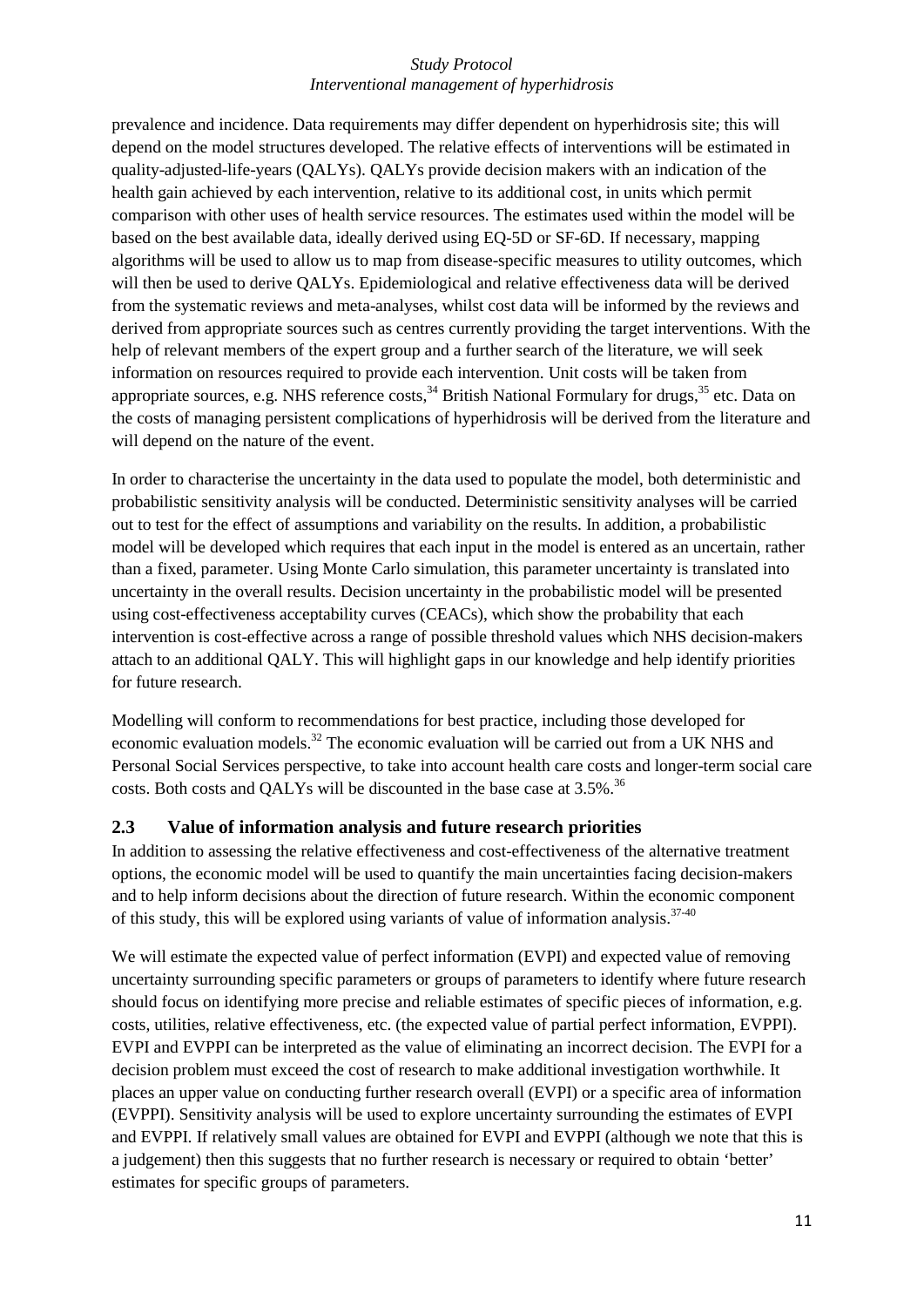A judgement will be formed based upon the findings of the EVPI analysis as to whether it is worthwhile conducting an expected value of sampling information (EVSI) analysis. EVSI provides further information on the value of removing some of the existing uncertainty from additional research and, additionally, explicitly takes into account the cost of generating that future research to estimate the expected net benefit of sampling.

# **2.4 Patient workshop**

Whilst the severity of hyperhidrosis can be measured in terms of the amount of sweat produced, its most significant impact is on quality of life, and therefore it is essential that this is captured in any assessment of severity and also in any measure of treatment benefit. Some attempts at capturing the impact on the patient are available in the literature, e.g. the Hyperhidrosis Disease Severity Score (HDSS), and, as described above, we propose to systematically review the available literature. However, in order to complement this and to ensure that the modelling undertaken will reflect the UK patient's perspective we propose a patient workshop to gather information on what is important to patients in terms of outcomes, both beneficial and adverse. In order to capture a wide range of opinion the workshop will be conducted as a 'virtual workshop' with the opinions of patients, dermatologists, and surgeons sought through an online survey. Patient advisors to the project will contribute to the content of the survey and in the interpretation of the data collected. The findings of this exercise will be used to guide the selection of the most appropriate outcomes for the model. They will also guide interpretation of claims of treatment effectiveness.

# **2.5 Dissemination and projected outputs**

The projected outputs from this research project will be a full final report, two peer reviewed academic journal articles, a patient focused blog, a summary article directed at patients and a more general audience, with a targeted distribution list.

In order to disseminate the findings of our research to patients we will set up and run an internetbased blog to keep patients informed of the progress of our research, the blog will be hosted by the Hyperhidrosis Support Group web site. Also as part of a second Advisory Group meeting we will present our final results and agree with the representative of the Hyperhidrosis Support Group and our patient advisors a final dissemination plan so that the results will be made accessible to patients; probably through the Hyperhidrosis Support Group web sit[e http://www.hyperhidrosisuk.org.](http://www.hyperhidrosisuk.org/)

To disseminate the findings of our research to reviewers and health economists and health technology researchers the methodological developments in the complex evidence synthesis to be undertaken as a key part of this research will be published in appropriate peer reviewed journals such as Medical Decision Making or Value in Health.

# **3. The project team**

The research project team is a multi-disciplinary partnership between York and Newcastle Universities, in collaboration with Harrogate and District NHS Foundation Trust, Newcastle upon Tyne Hospitals NHS Foundation Trust and Norfolk and Norwich University Hospitals NHS Foundation Trust, with advisory input from the Hyperhidrosis Support Group.

The Centre for Reviews and Dissemination (CRD) is a department of the University of York that specialises in evidence synthesis. CRD undertakes high quality systematic reviews that evaluate the effects of health and social care interventions and the delivery and organisation of care. CRD has published over 600 systematic reviews and the Centre's methodological guidance on undertaking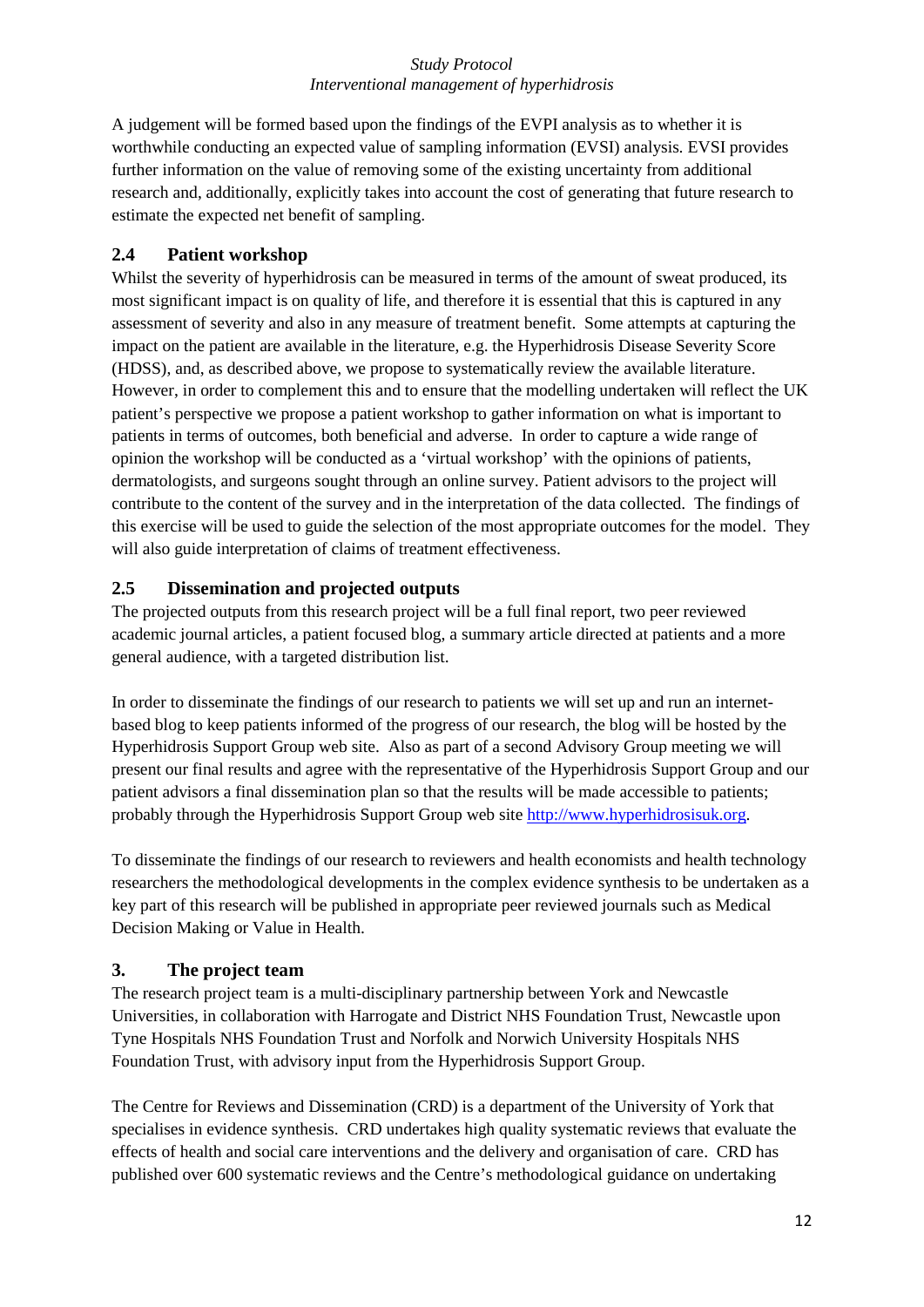systematic reviews in health care <sup>21</sup> is recommended as a source of good practice by national and international agencies. The Evidence Synthesis and Health Economics Groups within the Institute of Health & Society (IHS) Newcastle University, have extensive experience in the design and conduct of model based economic evaluations, including the use of value of information techniques. The work will build upon the existing collaborative link between CRD and IHS. The research is underpinned by robust methodological expertise and the key scientific disciplines and also involves close partnership with clinicians, as well as policy makers and practitioners from a range of health and social care settings.

# **3.1 Expertise in the team**

The multidisciplinary team brings together expertise in systematic reviews, meta-analysis, decision modelling, and health technology assessment with relevant clinical expertise.

**Dawn Craig**, Principal Scientist in Evidence Synthesis, leads the Evidence Group within the Institute of Health & Society at Newcastle University. She is an experienced health economist with considerable expertise in both decision modelling and evidence synthesis. Ms Craig will lead the evidence synthesis, decision modelling and VOI analysis.

**Dr Julie Jones-Diette** is a Research Fellow at CRD. Dr Jones-Diette will be involved in undertaking the systematic reviews and drafting the blog and final report and subsequent publications.

**Dr Alison Layton** (co-PI) is a Consultant Dermatologist and Honorary Clinical Senior Lecturer at Hull York Medical School and an Affiliate of the Centre for Immunology and Infection at York University. She is Associate Medical Director for Research at Harrogate and District NHS Foundation Trust and co-Clinical Director of the NIHR Yorkshire and Humber Clinical Research Network. Dr Layton leads a busy general dermatology service and within this regularly treats patients with hyperhidrosis, with access to botulinum toxin, iontophoresis and other medically prescribed treatments. Dr Layton will co-lead the project with Dr Woolacott, providing clinical leadership and input at all stages of the project, including the protocol and final report.

**Dr Nick Levell** is a Consultant Dermatologist and Clinical Director of Dermatology at Norfolk and Norwich University Hospitals NHS Foundation Trust. He is also Clinical Vice President of the British Association of Dermatologists and immediate past-President of the British Society for Medical Dermatology. Dr Levell will provide input at all stages of the project, including the protocol and final report.

**Eoin Moloney** is a Health Economist at the Institute of Health & Society at Newcastle University. He has experience in both economic evaluation and economic modelling. Mr Moloney will contribute to the evidence synthesis, economic model and VOI analysis, drafting of the final report and subsequent publications.

**Stephen Rice** is a Health Economist at the Institute of Health & Society at Newcastle University. He has considerable experience in economic evaluation, economic modelling and evidence synthesis. Mr Rice will contribute to the evidence synthesis, the economic model and VOI analysis, drafting of the final report and subsequent publications.

**Professor Gerard Stansby** is a Consultant Vascular Surgeon with many years' experience of the surgical treatment of patients with hyperhidrosis. Professor Stansby will provide input at all stages of the project, including the protocol and final report.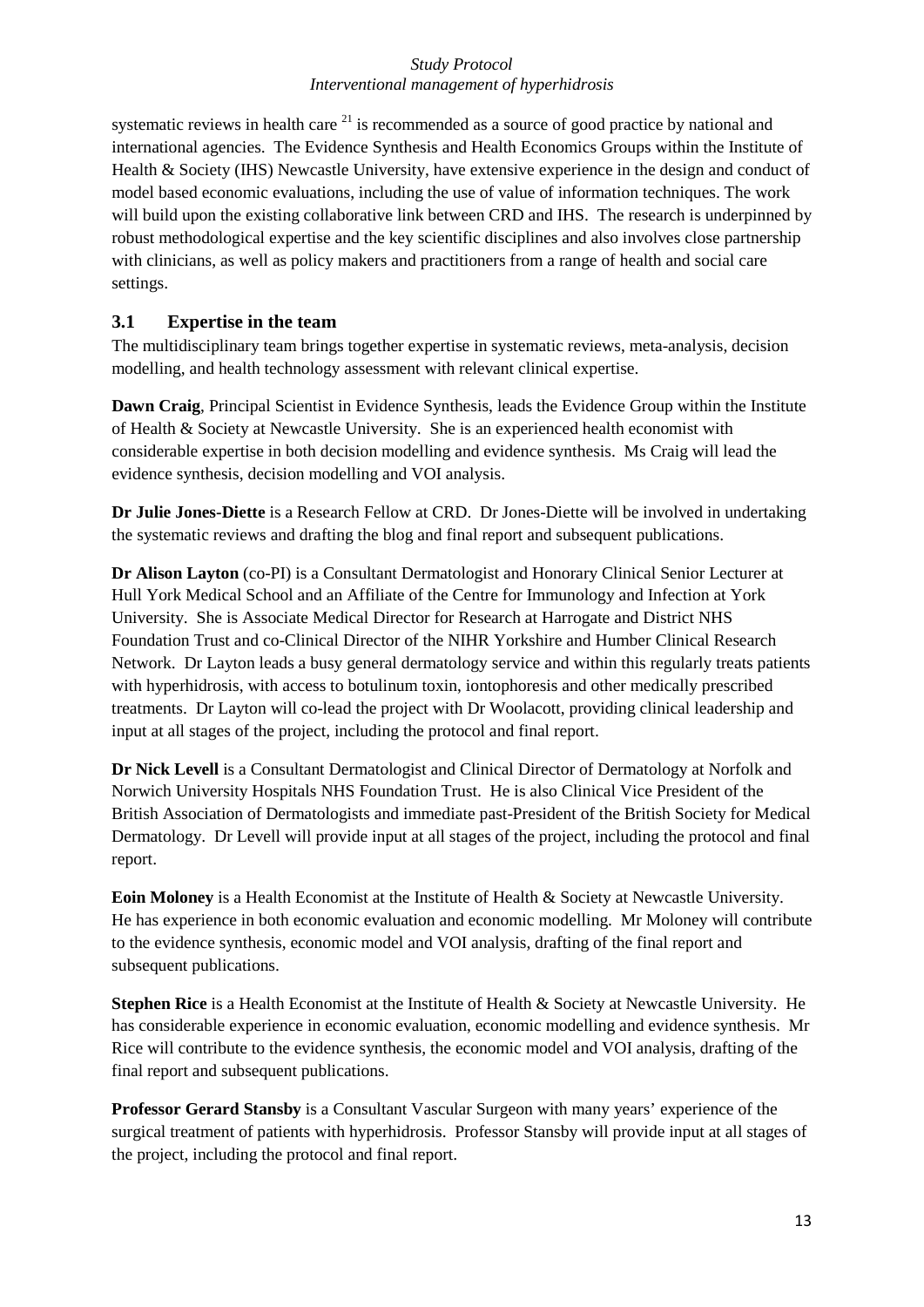**Ros Wade** is a Research Fellow at CRD. She has over ten years of experience in systematic reviews and systematic review methodology. Mrs Wade will be the lead reviewer responsible for the systematic reviews and will also lead the project's dissemination activities.

**Dr Nerys Woolacott** (co-PI) is a Senior Research Fellow at CRD. She has been the NICE TAR project manager at CRD for 10 years and is an expert in Health Technology Assessment and evidence synthesis. She has extensive experience in leading similar projects and has a long standing research interest in the methodologies of systematic reviews and evidence syntheses. Dr Woolacott will colead the project with Dr Layton and will provide input at all stages of the project, including the protocol and final report. Her role will have a particular focus on the methodological aspects of the proposed work.

**Kath Wright** is the Information Service Manager at CRD. She has considerable experience in the design, conduct and reporting of literature searches and has supported numerous systematic reviews and health technology assessments. Ms Wright will undertake the literature searches for the systematic reviews and the associated bibliographic management.

**Julie Halford**, a Specialist Nurse at The Hampshire Clinic, is an advisor to our research project. She has been a nurse for 30 years and specialises in sclerotherapy and hyperhidrosis. She founded the Hyperhidrosis Support Group in 2003 and has devoted a great deal of time to running the Group and sharing her expertise. This support group is widely cited in guidelines for the management of hyperhidrosis, e.g. NICE Clinical Knowledge Summary and interventional procedure guidance and British Association of Dermatologists' guidelines. She regularly addresses groups of dermatologists and dermatology nurses to update them on the latest treatments. Ms Halford will provide advice throughout the project, including the protocol and final report.

In addition **Dr Anna Hammond**, a General Practitioner in Selby and Director of Communication Skills Teaching at Hull York Medical School, and **Professor Simon Kay**, Consultant Plastic Surgeon and Professor of Hand Surgery at Leeds Teaching Hospitals NHS Trust and Editor of the British Journal of Plastic Surgery, will provide additional clinical expert advice as necessary.

**Professor Julian Higgins**, Professor of Evidence Synthesis at the University of Bristol, will provide additional expert statistical advice.

# **3.3 Patient and public involvement (PPI)**

It is our intention to recruit at least two patient advisors through the Hyperhidrosis Support Group UK, or through Dr Layton's, Dr Levell's, or Professor Stansby's clinic. We have also recruited Julie Halford, who runs the Hyperhidrosis Support Group, as a key member of our advisory team. Throughout the project we will consult Julie Halford and the patient advisors on the development of the structure of the decision model so that it captures the key elements of the condition and has face validity. We will present the results of our research to our advisors and agree a final patient focussed dissemination plan with Julie Halford and our patient advisors, so that the results are accessible to patients. In addition, we will run an internet-based Blog, hosted by the Hyperhidrosis Support Group web site, to keep patients informed of the progress of our research.

Furthermore, we will hold a virtual patient workshop to gather information on what is important to patients in terms of treatment outcomes.

# **4. Project timetable and milestones**

The project will take place over a twelve month period. The key milestones are presented in Table 2.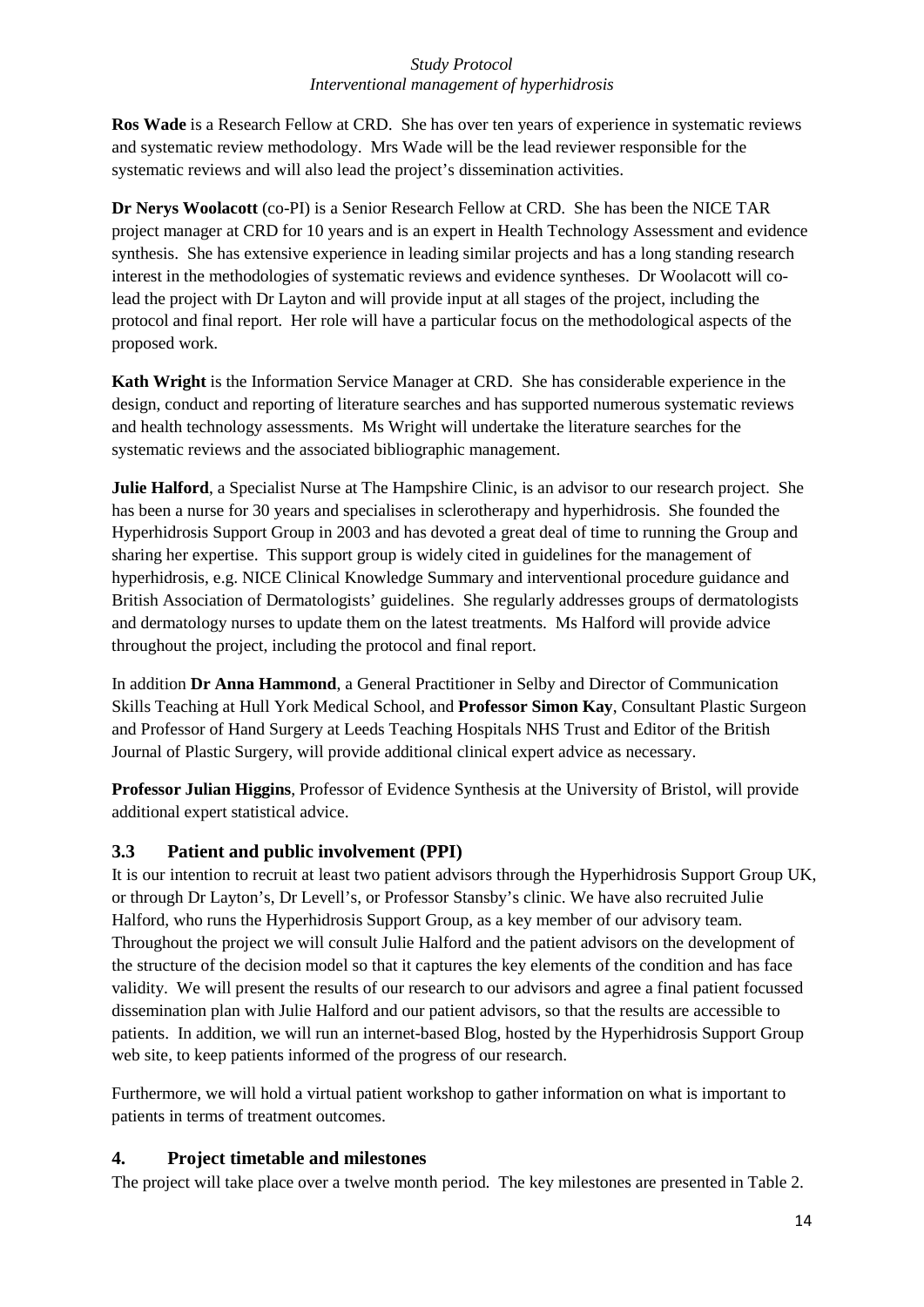| Table 2: 12 month timetable from 1 December 2015 to 30 November 2016 |  |  |
|----------------------------------------------------------------------|--|--|
|----------------------------------------------------------------------|--|--|

|                                               | Month |   |   |   |   |   |   |   |   |    |    |    |
|-----------------------------------------------|-------|---|---|---|---|---|---|---|---|----|----|----|
| Task                                          |       | 2 | 3 | 4 | 5 | 6 | 7 | 8 | 9 | 10 | 11 | 12 |
| Systematic reviews                            |       |   |   |   |   |   |   |   |   |    |    |    |
| Protocol development                          |       |   |   |   |   |   |   |   |   |    |    |    |
| Literature searches                           |       |   |   |   |   |   |   |   |   |    |    |    |
| Screening and study selection                 |       |   |   |   |   |   |   |   |   |    |    |    |
| Data extraction, quality assessment, checking |       |   |   |   |   |   |   |   |   |    |    |    |
| Synthesis (network meta-analysis)             |       |   |   |   |   |   |   |   |   |    |    |    |
|                                               |       |   |   |   |   |   |   |   |   |    |    |    |
| Workshop on patient perspective and           |       |   |   |   |   |   |   |   |   |    |    |    |
| outcomes                                      |       |   |   |   |   |   |   |   |   |    |    |    |
|                                               |       |   |   |   |   |   |   |   |   |    |    |    |
| Value of information analysis                 |       |   |   |   |   |   |   |   |   |    |    |    |
| Literature searches                           |       |   |   |   |   |   |   |   |   |    |    |    |
| Screening and study selection                 |       |   |   |   |   |   |   |   |   |    |    |    |
| Data extraction, quality assessment, checking |       |   |   |   |   |   |   |   |   |    |    |    |
| Model development                             |       |   |   |   |   |   |   |   |   |    |    |    |
| Model results                                 |       |   |   |   |   |   |   |   |   |    |    |    |
| Value of information analysis - EVPI          |       |   |   |   |   |   |   |   |   |    |    |    |
| Value of information analysis - EVSI          |       |   |   |   |   |   |   |   |   |    |    |    |
|                                               |       |   |   |   |   |   |   |   |   |    |    |    |
| Report                                        |       |   |   |   |   |   |   |   |   |    |    |    |
| Report writing                                |       |   |   |   |   |   |   |   |   |    |    |    |
| Preparation of journal articles               |       |   |   |   |   |   |   |   |   |    |    |    |
| Other dissemination activities                |       |   |   |   |   |   |   |   |   |    |    |    |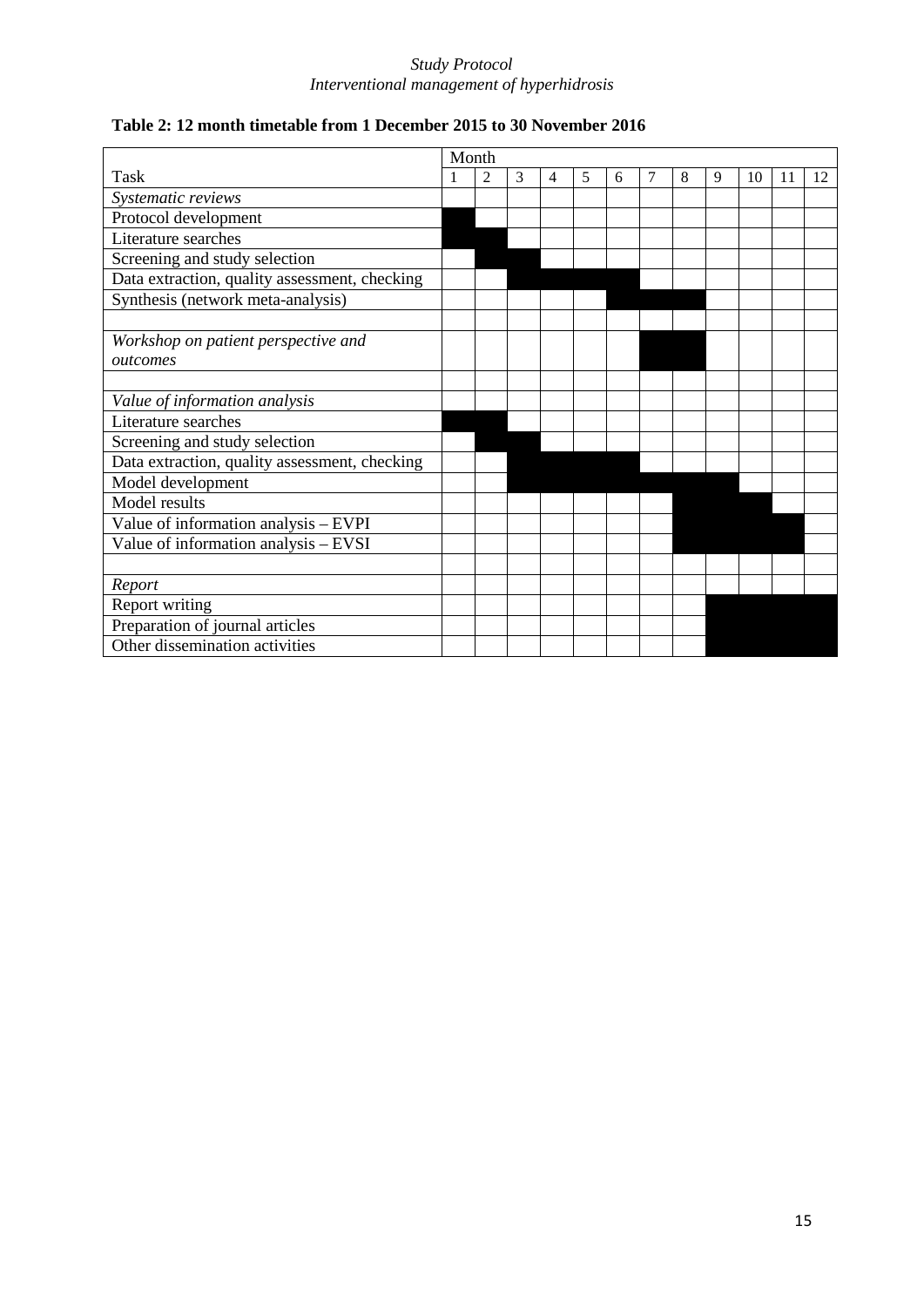#### **References**

1. *Hyperhidrosis UK website*. 2008. [cited 2015 Jan 12]. Available from: [http://www.hyperhidrosisuk.org/.](http://www.hyperhidrosisuk.org/)  2. Ro KM, Cantor RM, Lange KL, Ahn SS. Palmar hyperhidrosis: evidence of genetic transmission. *J Vasc Surg* 2002;35:382-6.

3. National Institute for Health and Care Excellence (NICE). *CKS Clinical Knowledge Summary on Hyperhidrosis*. [s.l.]: NICE; 2013. Available from[: http://cks.nice.org.uk/hyperhidrosis](http://cks.nice.org.uk/hyperhidrosis)

4. Benson RA, Palin R, Holt PJ, Loftus IM. Diagnosis and management of hyperhidrosis. *BMJ* 2013;347:f6800. 5. Lee KYC, Levell NJ. Turning the tide: a history and review of hyperhidrosis treatment. *JRSM open* 2014;5:2042533313505511.

6. NHS Choices. *Hyperhidrosis*. NHS Choices; 2013. [cited 2015 Jan 08]. Available from: [http://www.nhs.uk/conditions/Hyperhidrosis/Pages/Introduction.aspx.](http://www.nhs.uk/conditions/Hyperhidrosis/Pages/Introduction.aspx)

7. Solish N, Bertucci V, Dansereau A, Hong HC, Lynde C, Lupin M, et al. A comprehensive approach to the recognition, diagnosis, and severity-based treatment of focal hyperhidrosis: recommendations of the Canadian Hyperhidrosis Advisory Committee. *Dermatol Surg* 2007;33:908-23.

8. Roustit M, Blaise S, Cracowski JL. Trials and tribulations of skin iontophoresis in therapeutics. *British Journal of Clinical Pharmacology* 2014;77:63-71.

9. Naumann M, Dressler D, Hallett M, Jankovic J, Schiavo G, Segal KR, et al. Evidence-based review and assessment of botulinum neurotoxin for the treatment of secretory disorders. *Toxicon* 2013;67:141-52. Available from:

<http://ovidsp.ovid.com/ovidweb.cgi?T=JS&CSC=Y&NEWS=N&PAGE=fulltext&D=medl&AN=23178324>

10. Cerfolio RJ, De Campos JR, Bryant AS, Connery CP, Miller DL, DeCamp MM, et al. The Society of Thoracic Surgeons expert consensus for the surgical treatment of hyperhidrosis. *Ann Thorac Surg* 2011;91:1642-8. Available from:

<http://ovidsp.ovid.com/ovidweb.cgi?T=JS&CSC=Y&NEWS=N&PAGE=fulltext&D=medl&AN=21524489> 11. Smidfelt K, Drott C. Late results of endoscopic thoracic sympathectomy for hyperhidrosis and facial blushing. *Br J Surg* 2011;98:1719-24.

12. Rieger R, Pedevilla S, Pöchlauer S. Endoscopic lumbar sympathectomy for plantar hyperhidrosis. *Br J Surg.* 2009 96:1422-8.

13. Kim WO, Yoon KB, Kil HK, Yoon DM. Chemical lumbar sympathetic block in the treatment of plantar hyperhidrosis: a study of 69 patients. . *Dermatol Surg.* 2008;34:1340-5.

14. National Institute for Health and Care Excellence (NICE). *Endoscopic thoracic sympathectomy for primary hyperhidrosis of the upper limb. NICE interventional procedure guidance 487.* [s.l.]: NICE; 2014. Available from: [http://www.nice.org.uk/guidance/ipg487/resources/guidance-endoscopic-thoracic-sympathectomy-for](http://www.nice.org.uk/guidance/ipg487/resources/guidance-endoscopic-thoracic-sympathectomy-for-primary-hyperhidrosis-of-the-upper-limb-pdf)[primary-hyperhidrosis-of-the-upper-limb-pdf](http://www.nice.org.uk/guidance/ipg487/resources/guidance-endoscopic-thoracic-sympathectomy-for-primary-hyperhidrosis-of-the-upper-limb-pdf)

15. Wollina U, Köstler E, Schönlebe J, Haroske G. Tumescent suction curettage versus minimal skin resection with subcutaneous curettage of sweat glands in axillary hyperhidrosis. *Dermatol Surg* 2008;34:709-16. 16. Arneja JS, Hayakawa TE, Singh GB, Murray KA, Turner RB, Ross LL, et al. Axillary hyperhidrosis: a 5-year review of treatment efficacy and recurrence rates using a new arthroscopic shaver technique. *Plast Reconstr Surg* 2007;119:562-7. Available from:

<http://ovidsp.ovid.com/ovidweb.cgi?T=JS&CSC=Y&NEWS=N&PAGE=fulltext&D=medc&AN=17230091>

17. Ibrahim O, Kakar R, Bolotin D, Nodzenski M, Disphanurat W, Pace N, et al. The comparative effectiveness of suction-curettage and onabotulinumtoxin-A injections for the treatment of primary focal axillary hyperhidrosis: a randomized control trial. *J Am Acad Dermatol* 2013;69:88-95. Available from:

<http://ovidsp.ovid.com/ovidweb.cgi?T=JS&CSC=Y&NEWS=N&PAGE=fulltext&D=medl&AN=23591103>

18. Li Y, Li W, Lv X, Li X. A refined minimally invasive procedure for radical treatment of axillary osmidrosis: combined tumescent liposuction with subcutaneous pruning through a small incision. *J Plast Reconstr Aesthet Surg* 2012;65:e320-1.

19. Bechara FG, Georgas D, Sand M, Stucker M, Othlinghaus N, Altmeyer P, et al. Effects of a long-pulsed 800 nm diode laser on axillary hyperhidrosis: a randomized controlled half-side comparison study. *Dermatol Surg* 2012;38:736-40. Available from:

<http://ovidsp.ovid.com/ovidweb.cgi?T=JS&CSC=Y&NEWS=N&PAGE=fulltext&D=medl&AN=22273498>

20. Hong HC, Lupin M, O'Shaughnessy KF. Clinical evaluation of a microwave device for treating axillary hyperhidrosis. . *Dermatol Surg.* 2012;38:728-35.

21. Centre for Reviews and Dissemination (CRD). *Systematic Reviews. CRD's guidance for undertaking reviews in health care.* York: University of York; 2009.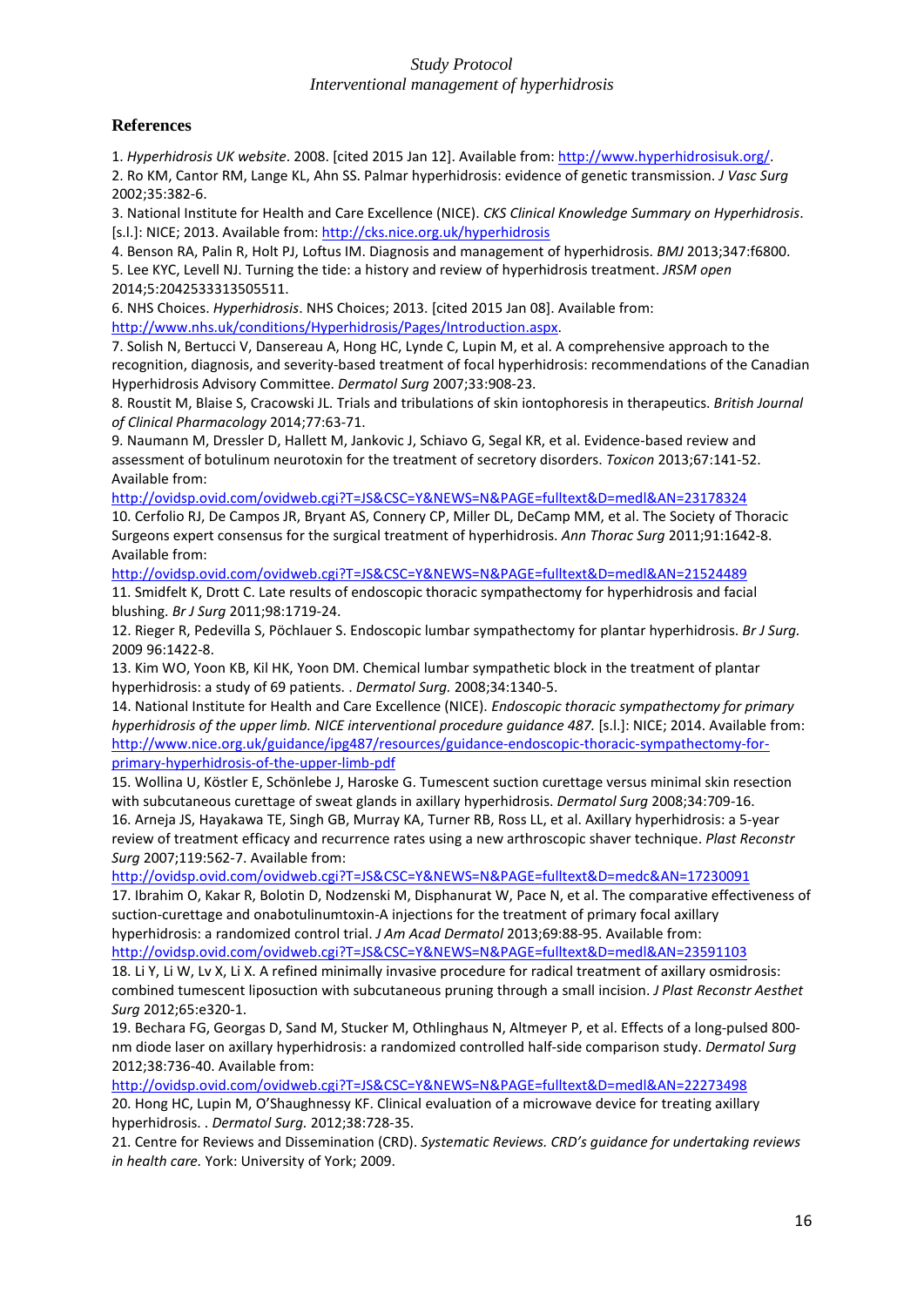# *Study Protocol*

### *Interventional management of hyperhidrosis*

22. Knobloch K, Yoon U, Vogt PM. Preferred reporting items for systematic reviews and meta-analyses (PRISMA) statement and publication bias. *J Craniomaxillofac Surg* 2011;39:91-2.

23. Moher D, Shamseer L, Clarke M, Ghersi D, Liberati A, Petticrew M, et al. Preferred Reporting Items for Systematic Review and Meta-Analysis Protocols (PRISMA-P) 2015 statement. *Syst Rev* 2015;4:1.

24. Rzany B, Muller C, Hund M. [Focal hyperhidrosis. Quality of life, socioeconomic importance and use of internal medicinal therapy]. *Hautarzt* 2012;63:456-61. Available from:

<http://ovidsp.ovid.com/ovidweb.cgi?T=JS&CSC=Y&NEWS=N&PAGE=fulltext&D=medl&AN=22710840>

25. Higgins JPT, Altman DG, Gotzsche PC, Juni P, Moher D, Oxman AD, et al. The Cochrane Collaboration's tool for assessing risk of bias in randomised trials. *BMJ* 2011;343:d5928.

26. Higgins JPT, Ramsay C, Reeves BC, Deeks JJ, Shea B, Valentine JC, et al. Issues relating to study design and risk of bias when including non-randomized studies in systematic reviews on the effects of interventions. *Research Synthesis Methods* 2013;4:12-25.

27. Wells GA, Shea B, O'Connell D, Peterson J, Welch V, Losos M, et al. *The Newcastle-Ottawa Scale (NOS) for assessing the quality of nonrandomised studies in meta-analyses*. [cited 2013 May 20]. Available from: [http://www.ohri.ca/programs/clinical\\_epidemiology/oxford.asp.](http://www.ohri.ca/programs/clinical_epidemiology/oxford.asp)

28. Mokkink L, Terwee C, Patrick D, Alonso J, Stratford P, Knol D, et al. The COSMIN checklist for assessing the methodological quality of studies on measurement properties of health status measurement instruments: An international Delphi study. *Quality of Life Research, 19,* 2010;19:539-49.

29. Mokkink L, Terwee C, Patrick D, Alonso J, Stratford P, Knol D, et al. The COSMIN study reached international consensus on taxonomy, terminology, and definitions of measurement properties for healthrelated patient reported outcomes *J Clin Epidemiol* 2010;63:737-45.

30. Dias S, Sutton AJ, Ades AE, Welton NJ. Evidence synthesis for decision making 2: a generalized linear modeling framework for pairwise and network meta-analysis of randomized controlled trials. *Med Decis Making* 2013;33:607-17.

31. Evers S, Goossens M, de Vet H, van Tulder M, Ament A. Criteria list for assessment of methodological quality of economic evaluations: consensus on health economic criteria. *Int J Technol Assess Health Care* 2005;21:240-45.

32. Philips Z, Bojke L, Sculpher M, Claxton K, Golder S. Good practice guidelines for decision-analytic modelling in health technology assessment: a review and consolidation of quality assessment. *PharmacoEconomics* 2006;24:355-71.

33. National Institute for Health and Care Excellence (NICE). *Guide to the methods of technology appraisal 2013*: National Institute for Health and Care Excellence (NICE); 2013 Published: 04 April 2013. Available from: <http://publications.nice.org.uk/pmg9>

34. Department of Health. *Payment by results in the NHS: tariff for 2014 to 2015*; 2013. Available from: <https://www.gov.uk/government/publications/national-tariff-payment-system-2014-to-2015>

35. Joint Formulary Committee. *British National Formulary*. 65th ed. London: Group and Pharmaceutical Press; 2014.

36. National Institute for Health and Clinical Excellence (NICE). *Guide to the methods of technology appraisal*. In. London: NICE; 2008. Available from:

[http://www.nice.org.uk/media/B52/A7/TAMethodsGuideUpdatedJune2008.pdf.2008.](http://www.nice.org.uk/media/B52/A7/TAMethodsGuideUpdatedJune2008.pdf.2008)

37. Claxton K, Posnett J. An economic approach to clinical trial design and research priority setting. *Health Econ* 1996;5:513-24.

38. Briggs A, Claxton K, Sculpher M. *Decision modelling for health economic evaluation.* . Oxford: Oxford University Press; 2006.

39. Willan A, Pinto E. The value of information and optimal clinical trial design. *Stat Med* 2005;24:1791-806. 40. Willan A, Eckermann S. Optimal clinical trial design using value of information methods with imperfect implementation. . *Health Econ* 2010;19:549-61.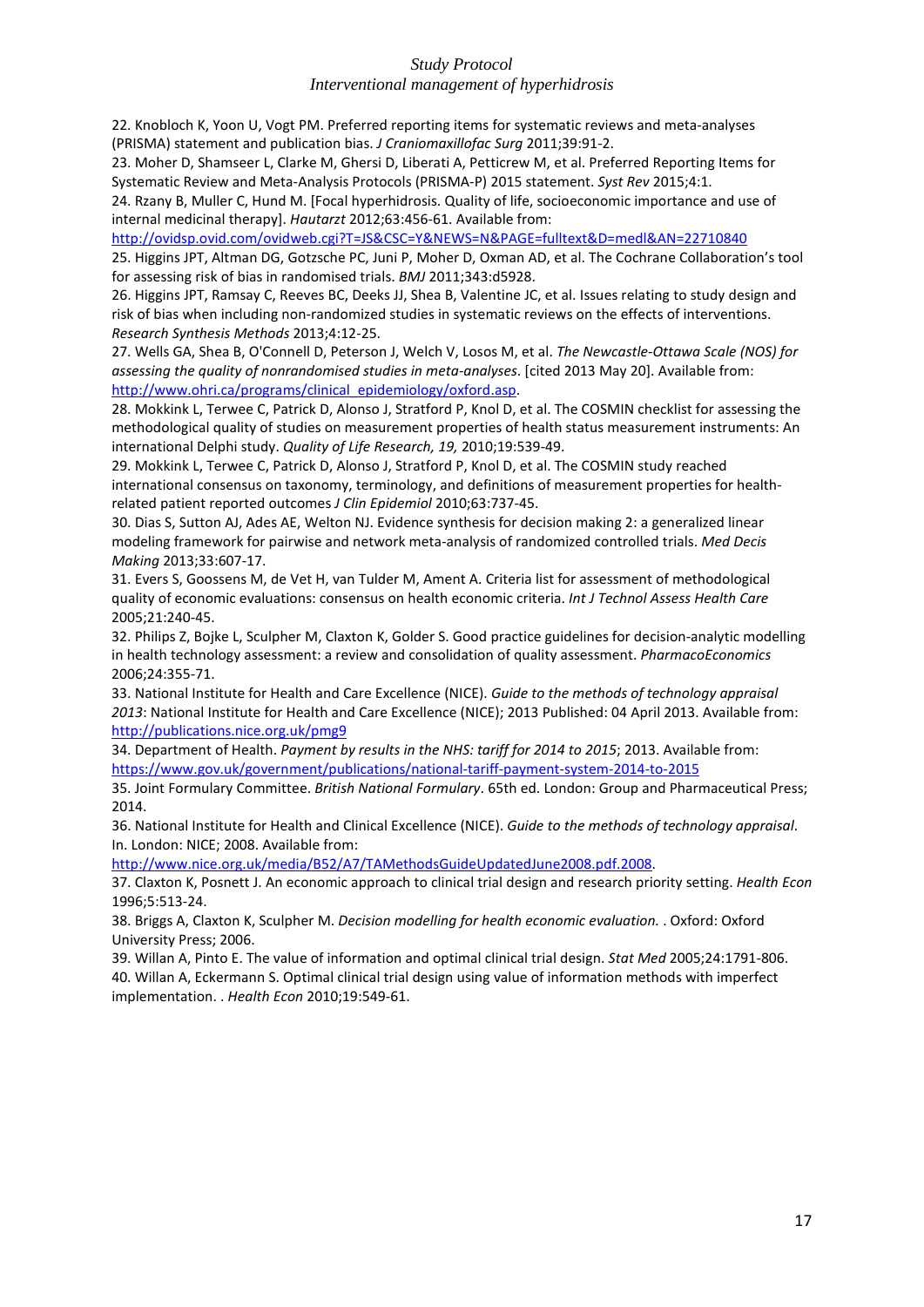# **Appendix**

The following draft search strategy to identify relevant studies was devised for MEDLINE (Ovid interface). This strategy will be further developed as necessary and converted to run appropriately on other databases.

Database: Ovid MEDLINE(R) In-Process & Other Non-Indexed Citations and Ovid MEDLINE(R) <1946 to Present>

Draft Search Strategy:

--------------------------------------------------------------------------------

- 1 exp Hyperhidrosis/ (3160)
- 2 hyperhidrosis.ti,ab. (2734)
- 3 hyperhydrosis.ti,ab. (181)
- 4 (excess\$ adj2 sweat\$).ti,ab. (527)
- 5 (primary HH or secondary HH).ti,ab. (10)
- 6 1 or 2 or 3 or 4 or 5 (4432)
- 7 antiperspirants/ or deodorants/ (442)
- 8 Aluminum Compounds/ (4285)
- 9 (aluminum adj2 (chloride or hydrochloride)).ti,ab. (772)
- 10 (aluminium adj2 (chloride or hydrochloride)).ti,ab. (356)
- 11 (antiperspirant\$ or deodorant\$).ti,ab. (581)
- 12 driclor.ti,ab. (1)
- 13 anhydrol forte.ti,ab. (0)
- 14 7 or 8 or 9 or 10 or 11 or 12 or 13 (5752)
- 15 6 and 14 (173)
- 16 Iontophoresis/ (6925)
- 17 (iontophoresis or iontophoreses).ti,ab. (3956)
- 18 16 or 17 (8455)
- 19 6 and 18 (201)
- 20 exp Botulinum Toxins/ (13421)
- 21 botulinum toxin\$.ti,ab. (10519)
- 22 botox.ti,ab. (1495)
- 23 20 or 21 or 22 (16170)
- 24 6 and 23 (643)
- 25 exp Cholinergic Antagonists/ or exp Muscarinic Antagonists/ (75926)
- 26 Quaternary Ammonium Compounds/ (22365)
- 27 Glycopyrrolate/ (762)
- 28 glycopyrronium bromide.ti,ab. (66)
- 29 robinul.ti,ab. (17)
- 30 glycopyrrolate.ti,ab. (797)
- 31 propantheline.ti,ab. (382)
- 32 anticholinergic\$.ti,ab. (10389)
- 33 pro-banthine.ti,ab. (31)
- 34 oxybutynin.ti,ab. (1147)
- 35 methantheline.ti,ab. (58)
- 36 vagantin.ti,ab. (3)
- 37 methantheliniumbromide.ti,ab. (2)
- 38 atropine.ti,ab. (26970)
- 39 25 or 26 or 27 or 28 or 29 or 30 or 31 or 32 or 33 or 34 or 35 or 36 or 37 or 38 (115995)